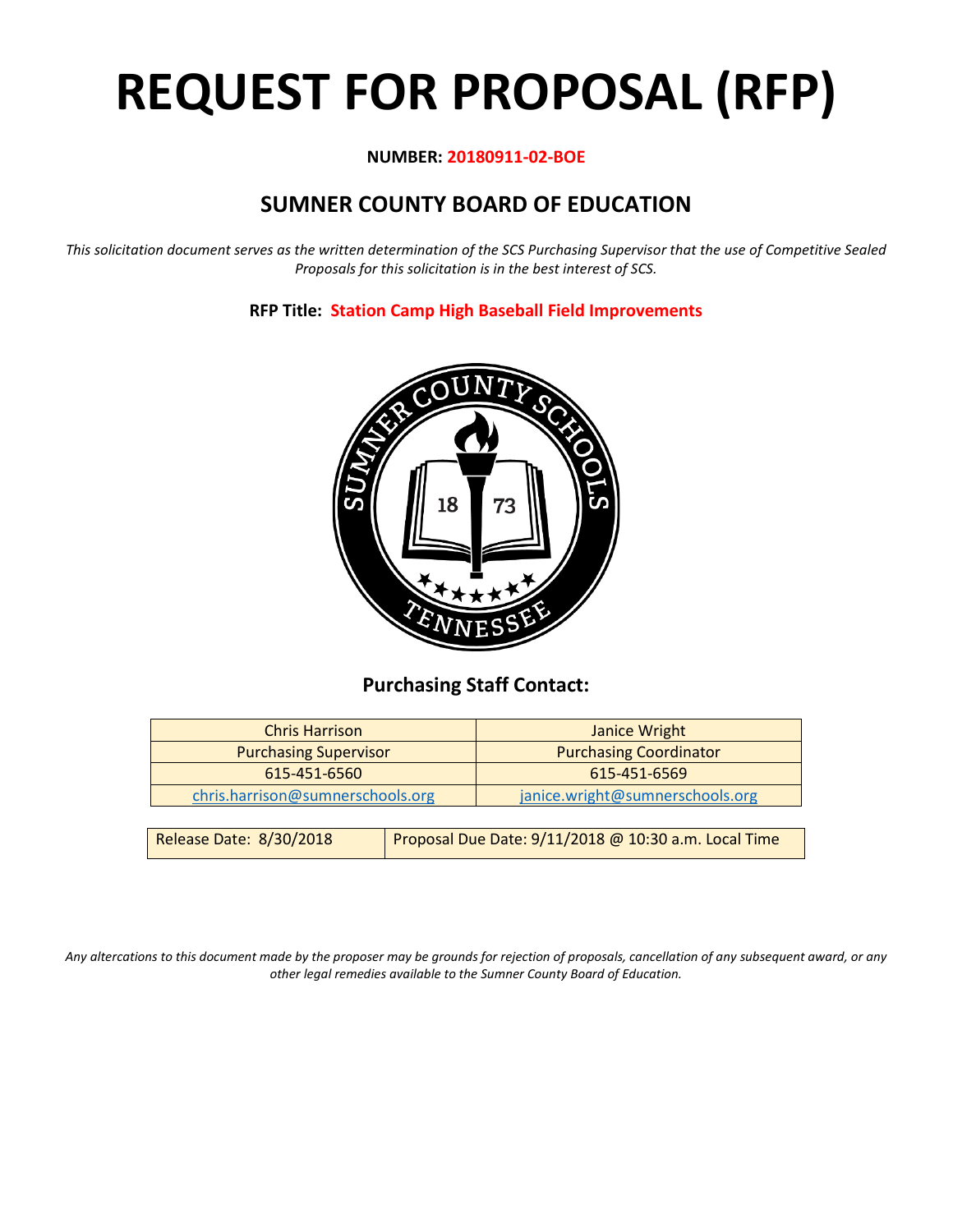# **NOTICE TO PROPOSERS**

There may be one or more amendments to this RFP. In order to receive communication for any such amendments issued specifically to this RFP, the proposer must provide a Notice of Intent to Propose to the Sumner County Board of Education (SCS) Purchasing Department. The proposer must utilize this form when submitting notice. The notice may be sent by email to: Purchasing Office, purchasing@sumnerschools.org. SCS will send amendments only to those proposers which complete and return this information by the deadline list in the RFP Schedule of Events (Section 4).

| <b>RFP Number:</b>      | 20180911-02-BOE Station Camp High Baseball Field Improvements |
|-------------------------|---------------------------------------------------------------|
| Company Name:           |                                                               |
| <b>Mailing Address:</b> |                                                               |
|                         |                                                               |
|                         |                                                               |
| Phone Number:           |                                                               |
| <b>Contact Person:</b>  |                                                               |
| Email Address:          |                                                               |
|                         |                                                               |
| Authorized Signature    |                                                               |
| <b>Printed Name</b>     |                                                               |
| Date                    |                                                               |

Emailed amendments will be sent in a Microsoft Word (Office for Windows) or Portable Document Format (pdf) format. Any alterations to the document made by the proposer may be grounds for rejection of proposal, cancellation of any subsequent award or any other legal remedies available to the Sumner County Board of Education.

Amendments will also be posted on the SCS website **https://sumnerschools.org/index.php/current-bids-and-rfps** and attached to the solicitation listing as a PDF or WORD file. Check the particular solicitation on the Current Bids and RFPs webpage for any posted amendments.

By completing and returning this form, the Proposer has expressed its intent to provide a proposal for **20180911-02-BOE Station Camp High Baseball Field Improvements.**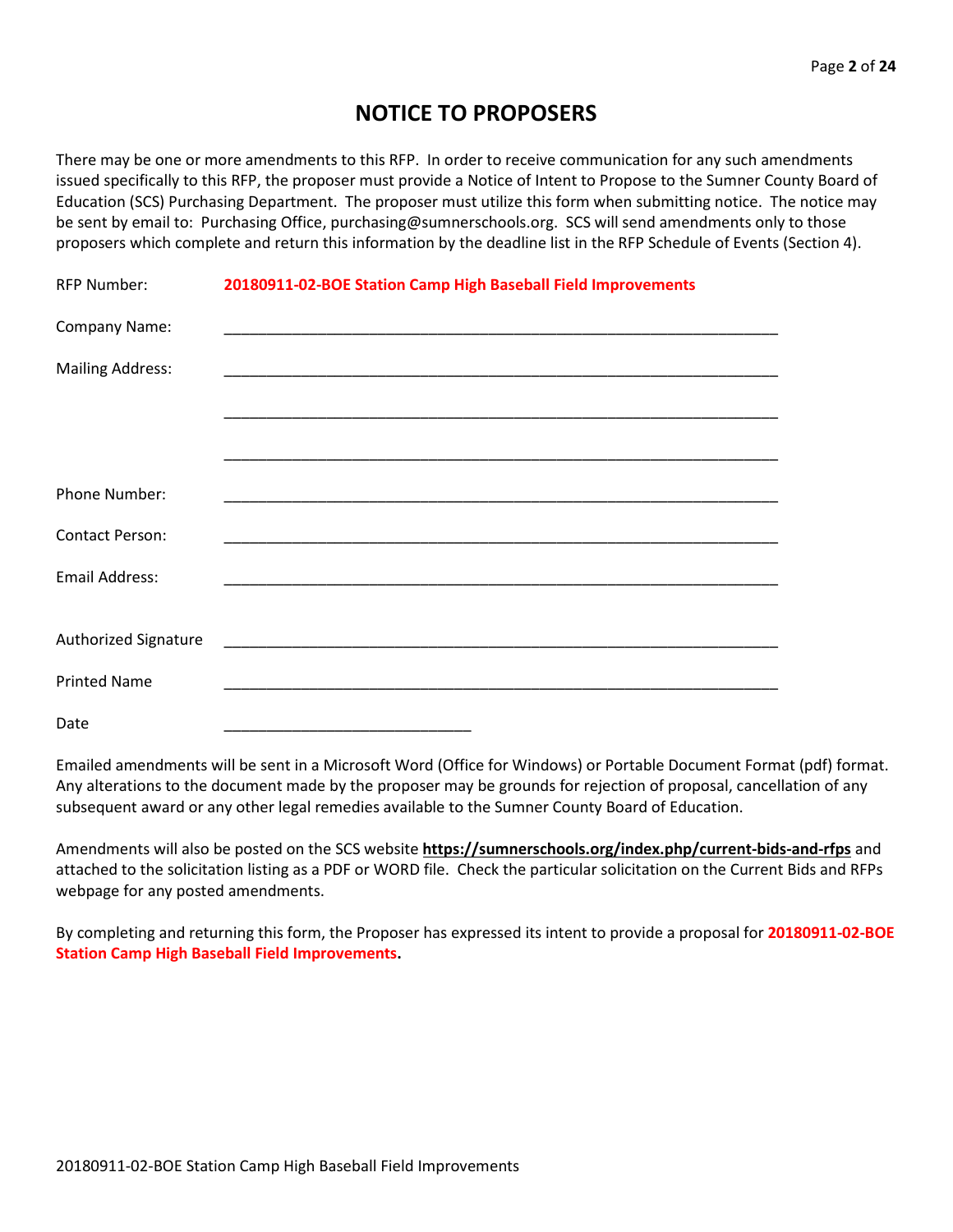# **TABLE OF CONTENTS**

- 1. Introduction/Overview
	- 1.1. Purpose
	- 1.2. Contact Information
- 2. Requirements
	- 2.1. Scope of Work/Specifications
	- 2.2. Contactor Obligations
- 3. Source Selection and Contract Award
- 4. Schedule of Events
- 5. Instructions for Proposal
	- 5.1. Required Forms
	- 5.2. New Vendors
	- 5.3. Acknowledgement of Insurance Requirements
	- 5.4. Clarification and Interpretation of RFP
	- 5.5. Proposal Package
	- 5.6. Delivery of Proposals
	- 5.7. Evaluation of Proposals
	- 5.8. Request for Clarification of Proposals
	- 5.9. Protests
- 6. Attachments
	- 6.1. Contact Information
	- 6.2. Bid Form/Certification
	- 6.3. References
	- 6.4. Certification Regarding Debarment or Suspension
	- 6.5. Condition of Submitting Proposal
	- 6.6. Statement of Non-Collusion
	- 6.7. Attestation Re Personnel
	- 6.8. Drug Free Workplace Affidavit
	- 6.9. IRS Form W-9
		- \**An online, fillable version can be found at https://www.irs.gov/pub/irs-pdf/fw9.pdf*
	- 6.10. Standard Terms & Conditions
	- 6.11. Vendor Checklist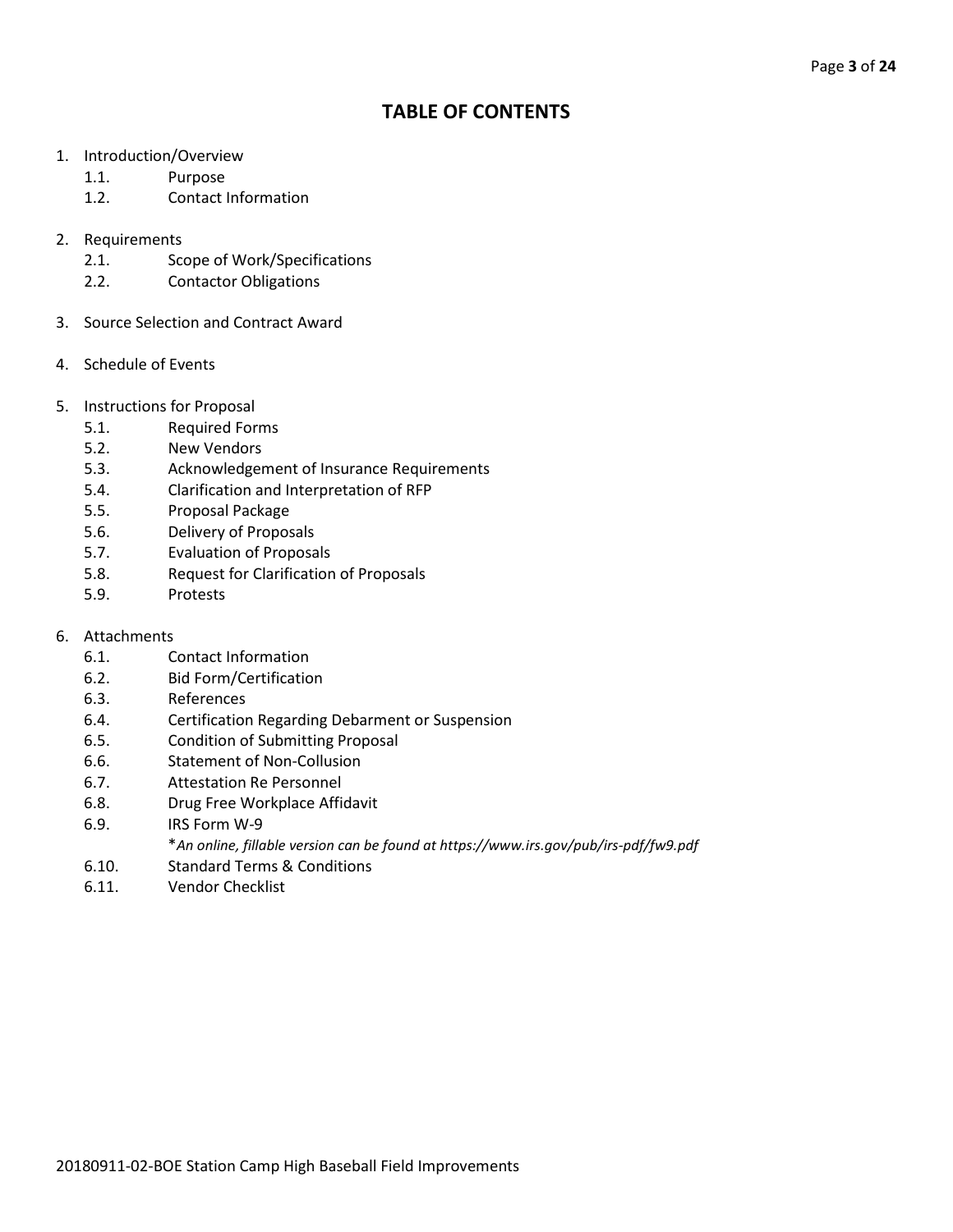#### 1. Introduction/Overview

#### 1.1. Purpose

The Sumner County Board of Education (SCS) is requesting sealed proposals for improvements to the baseball field located at Station Camp High.

1.2. Contact Information

Unauthorized contact regarding this RFP with employees or officials of SCS other than the Purchasing Supervisor named below may result in disqualification from this procurement process.

Interested parties must direct all communication regarding this RFP to the Purchasing Supervisor, who is SCS's only official point of contact for this RFP.

Chris Harrison **Patrick Duffer** 1500 Airport Road Station Camp High Gallatin, TN 37066 1040 Bison Trail (615) 451-6560 Gallatin, TN 37066 [chris.harrison@sumnerschools.org](mailto:chris.harrison@sumnerschools.org) [patrick.duffer@sumnerschools.org](mailto:patrick.duffer@sumnerschools.org)

RFP Procedures:  $RFP$  Specifications:

Purchasing Supervisor **Asset. Vice Principal / Athletic Director** Asst. Vice Principal / Athletic Director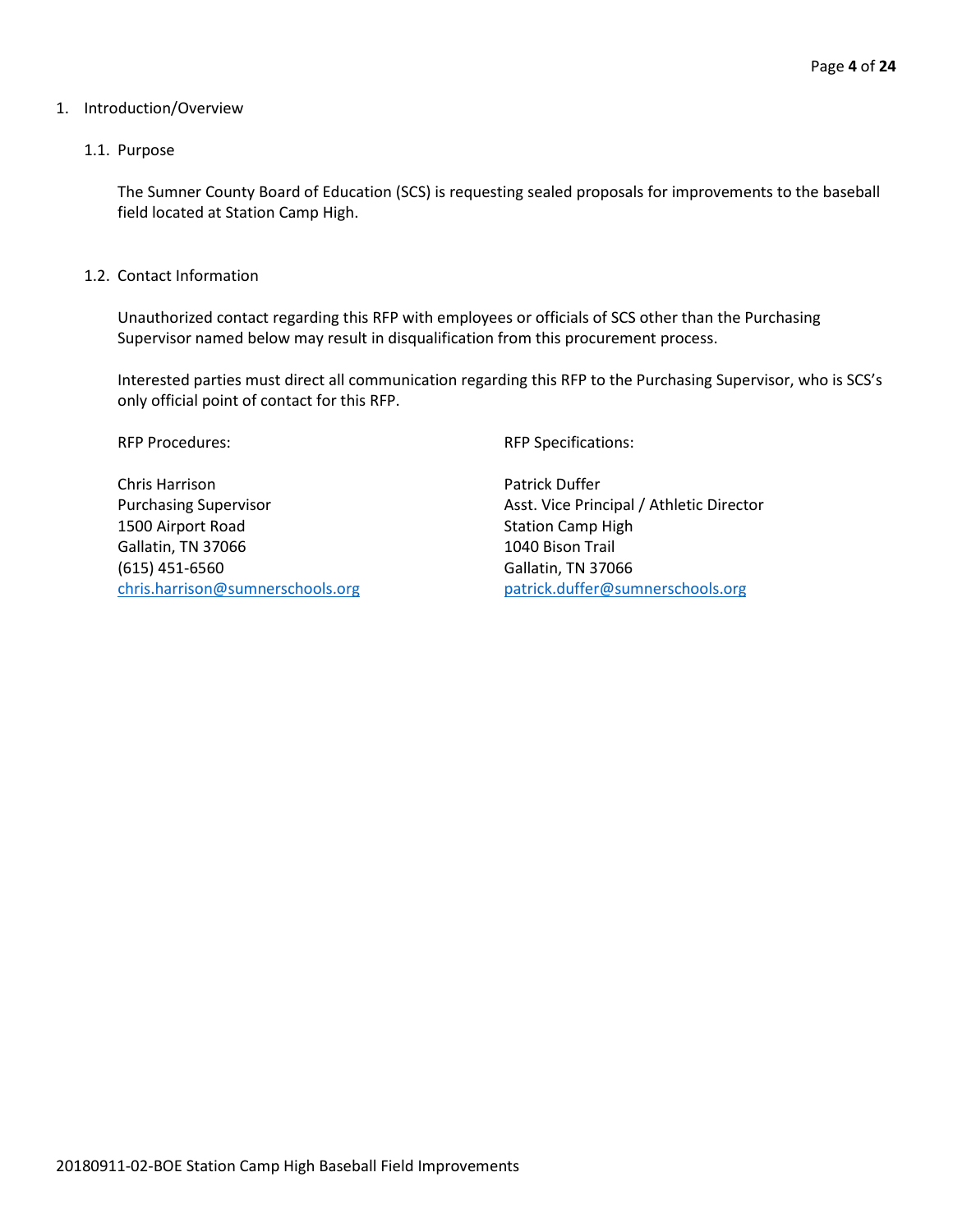# 2. Requirements

2.1. Scope of Work / Specifications

**Jobsite:** Station Camp High 1040 Bison Trail Gallatin, TN 37066

#### **Artificial Turf Homeplate**

- Excavate the area 4-5" in depth and prepare for stone.
- Build turf nailer around perimeter of proposed turf area.
- Provide, install, grade and compact stone to finish grade elevations.
- Provide and set new Homeplate with turf nailer template.
- Provide and install 530 Sf of artificial turf at complete area with inlaid batter box lines.
- Infill turf with rubber and sand mixture and groom to finish grade elevations.
- Sod disturbed area around perimeter of Homeplate.

#### **Bullpen Mounds**

- Provide 24 tons of mound clay for single bullpen on each side of field.
- Construct mound ensuring proper distance, alignment, slope and height.

#### **Warning Track**

- Provide 48 tons of warning track material for each sideline measuring 10x190'
- Construct track ensuring proper compaction.

#### **NOTE**

• ALL excavate materials to be disposed of onsite.

#### **Sports Field Contractor Requirements**

The Sports Field Contractor ("SFC") or subcontractor wishing to bid on this project must be a licensed contractor in the State of Tennessee, in good standing with the state license board, and shall meet the following minimum provisions, in addition to all other requirements of this project and be able to submit verification of such within the below stipulated timeframe.

In the event a bidder submits a subcontractor that does not meet the minimum qualifications, bidder shall be required to provide a subcontractor who does meet the minimum for the same price as originally bid. The Owner and its representative shall be the sole judge of the contractor or subcontractor meeting the requirements set forth; the Owner's decision will be final. The Owner reserves the right to act in its best interest in this determination process, to waive all technicalities and informalities, and to accept only qualified responsible contractors or subcontractors who, in the Owner's opinion, meet the above stated provisions.

Only experienced SFCs or subcontractor's meeting all the following qualifications will be considered for the sports field work. If the General Contractor proposes to self-perform the sports field work described herein, the documentation described below must be submitted within the stipulated time frame. Prime bidders who intend to subcontract the sports field construction must submit documentation listed herein for all sports field subcontractors: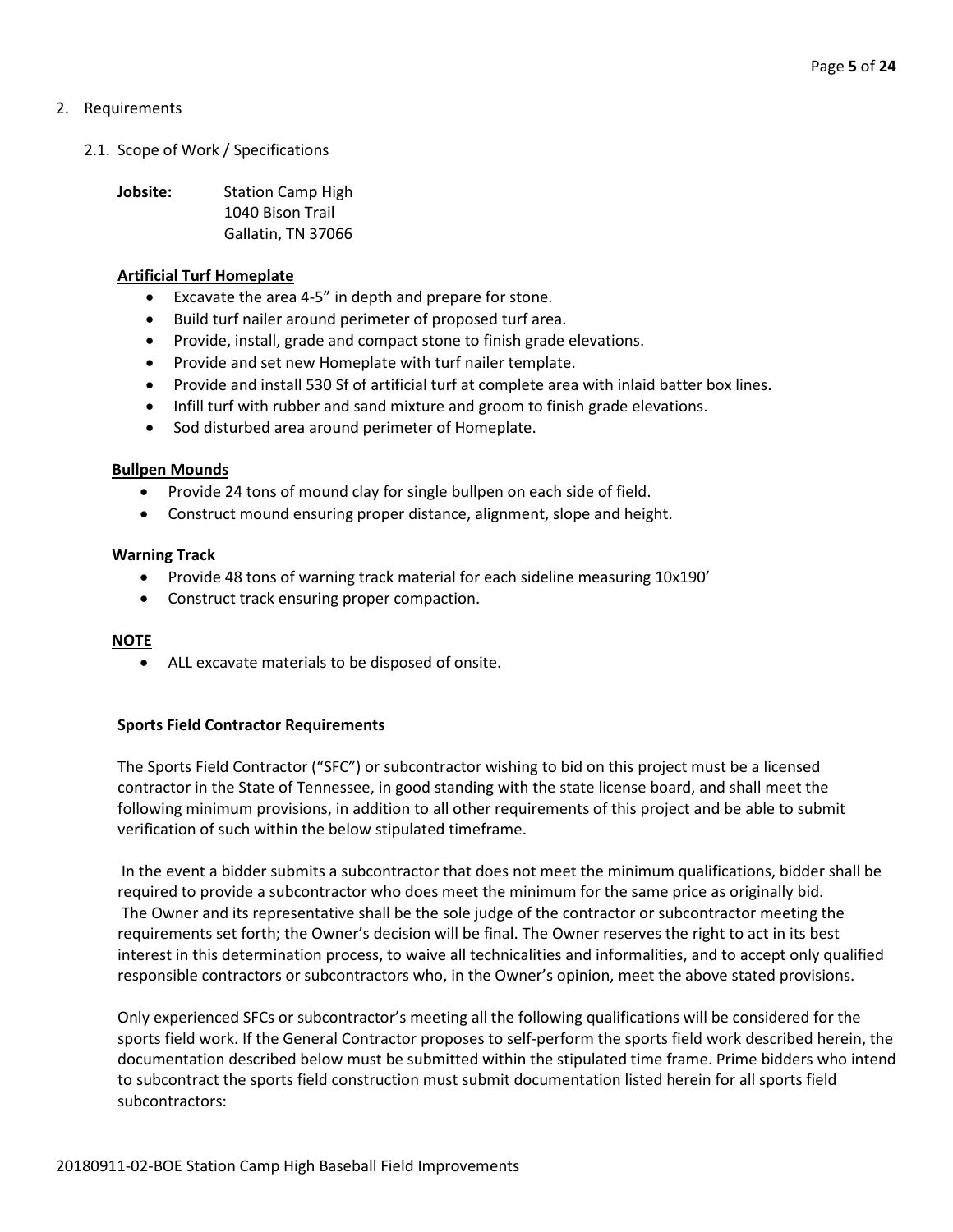# **Qualifications:**

- A. The SFC or subcontractor shall be a specialty contractor in the construction of athletic fields. SFCs contractor's sole business shall be the construction of sports fields.
- B. The SFC must have a minimum of five (5) years of experience doing business under the same name, having predominately performed the discipline specific work being considered for this project. Joint ventures shall not be considered and will not be allowed for this project without specific approval from the Owner.
- C. The SFC or subcontractor shall have built and completed five (5) comparable projects during the past five (5) years.
- D. The SFC or subcontractor shall perform all required work with staff supervision and employees, using company equipment either owned or leased.

# **EXPERIENCE:**

- A. State the following "Listed Data" for all athletic projects completed by the SFC or subcontractor; requiring a minimum of five (5) comparable athletic field projects within the past five (5) years.
	- Project's Complete Name and Address
	- Owner's Complete Name, Address, Telephone Number, and email address.
	- If applicable, Architect/Engineer's Complete Name, Address, Telephone Area Code and Number, and email address.
	- Year Project Started.
	- Year Project Completed.
	- Description of Responsibilities for all Projects.
	- Identify the project manager and superintendent for the project. Narrative Description of Each Project, noting single field projects, all fields of multiple field projects, what sports are played on each field, and amenities that were your Company's responsibility. List all subcontracted work per all fields for all projects. List all work performed directly by your company per all fields for all projects.
	- List details and information about all your sub-contractors including, length of relationship, company name, owner's name, their contact person, full addresses and telephone numbers.
- B. Contractor shall list all supervisory employees with titles and time of continuous employment. Identify which projects listed above that they participated in and list their responsibilities. Specifically list the supervisory employees, with titles, that would be assigned to this project.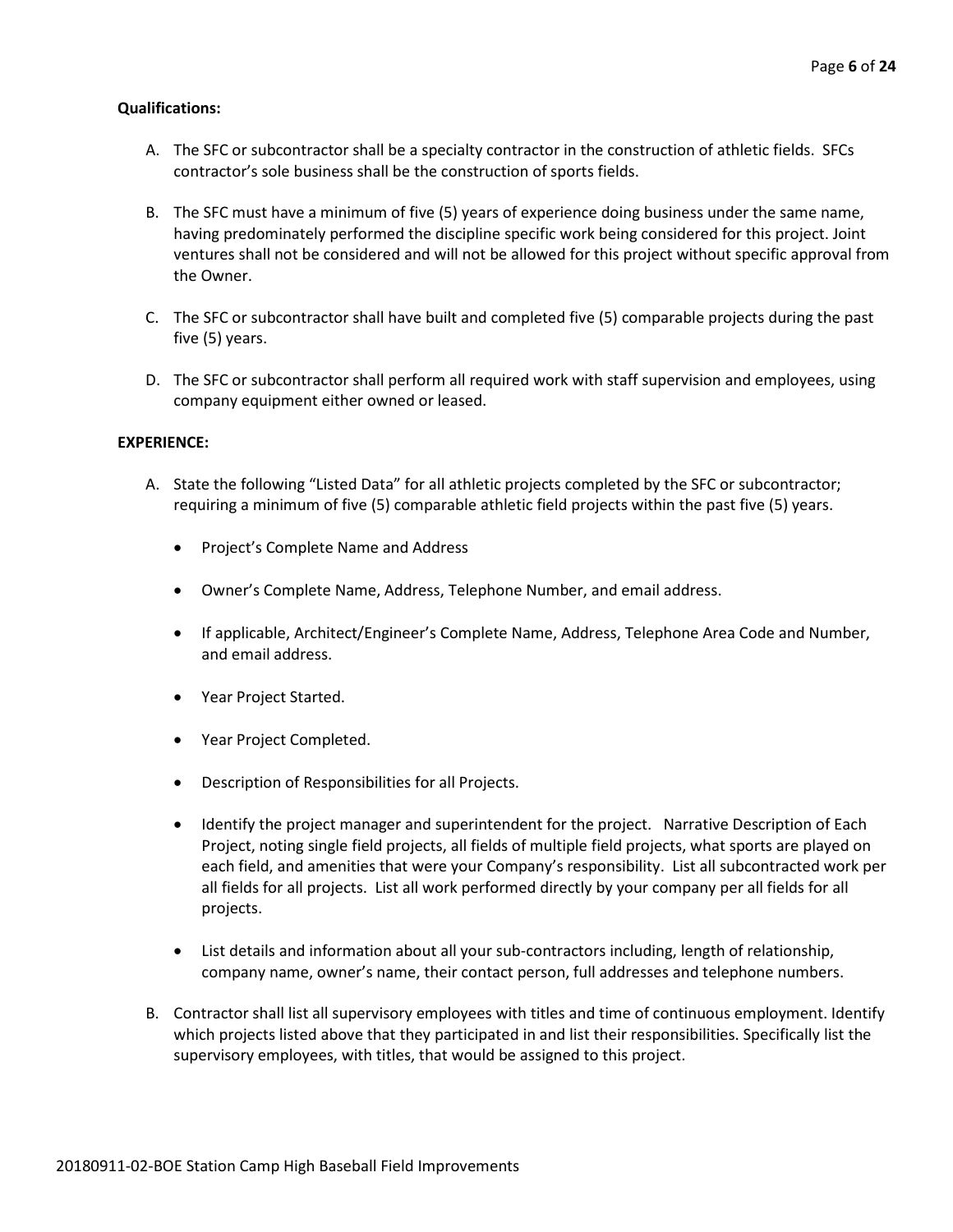#### 2.2. Standard Contractor Obligations

- 2.2.1.1. Shall provide and obtain all necessary materials, equipment and labor to perform all items listed in the Scope of Work.
- 2.2.1.2. Shall provide and obtain all necessary permits with Local, County, etc. agencies as required by law and as required in the Scope of Work.
- 2.2.1.3. Shall schedule all necessary inspections with Local, County, etc. agencies as required by law.
- 2.2.1.4. Shall strictly adhere to all specifications, engineered drawings and any other form of documentation related to the completion of the Scope of Work. SCS reserves the right to withhold partial or all payment until the work is completed to the specifications and satisfaction of SCS. Any work not completed to specifications will be the Contractor's sole responsibility and expense to redo.
- 2.2.1.5. Shall dispose of all generated waste materials in compliance with all Local, State and Federal guidelines, regulations and requirements.
- 3. Source Selection and Contract Award
	- Award(s), if made, will be made to the Responsive and Responsible proposer(s) whose proposal is most advantageous to SCS, taking into consideration price and the other evaluation criteria set forth in the RFP.
		- o General Criteria to be determined "Responsive"
			- Does the proposal include all required information, included completed attachment forms and affidavits?
			- Was the proposal delivered on or before the stated deadline? Did it include the required number of copies (hard & electronic)?
		- o General Criteria to be determined "Responsible"
			- Does the Proposer demonstrate an understanding of SCSs needs and proposed approach to the project?
			- **Does the Proposer possess the ability, capacity, skill and financial resources to provide the** service?
			- Can the Proposer take upon itself the responsibilities set forth in the RFP and produce the required outcomes in a timely fashion?
			- **Does the Proposer have the character, integrity, reputation, judgement, experience and** efficiency required for the project?
	- SCS reserves the right to enter into discussions with Proposers which have submitted proposals determined to be reasonably like of being considered for selection to assure a full understanding of and responsiveness to the RFP requirements. Every effort shall be afforded to assure fair and equal treatment with respect to the opportunity for discussion and/or revision of their respective proposals. Revisions may be permitted after the submission and prior to the award for the purpose of obtaining the best offers.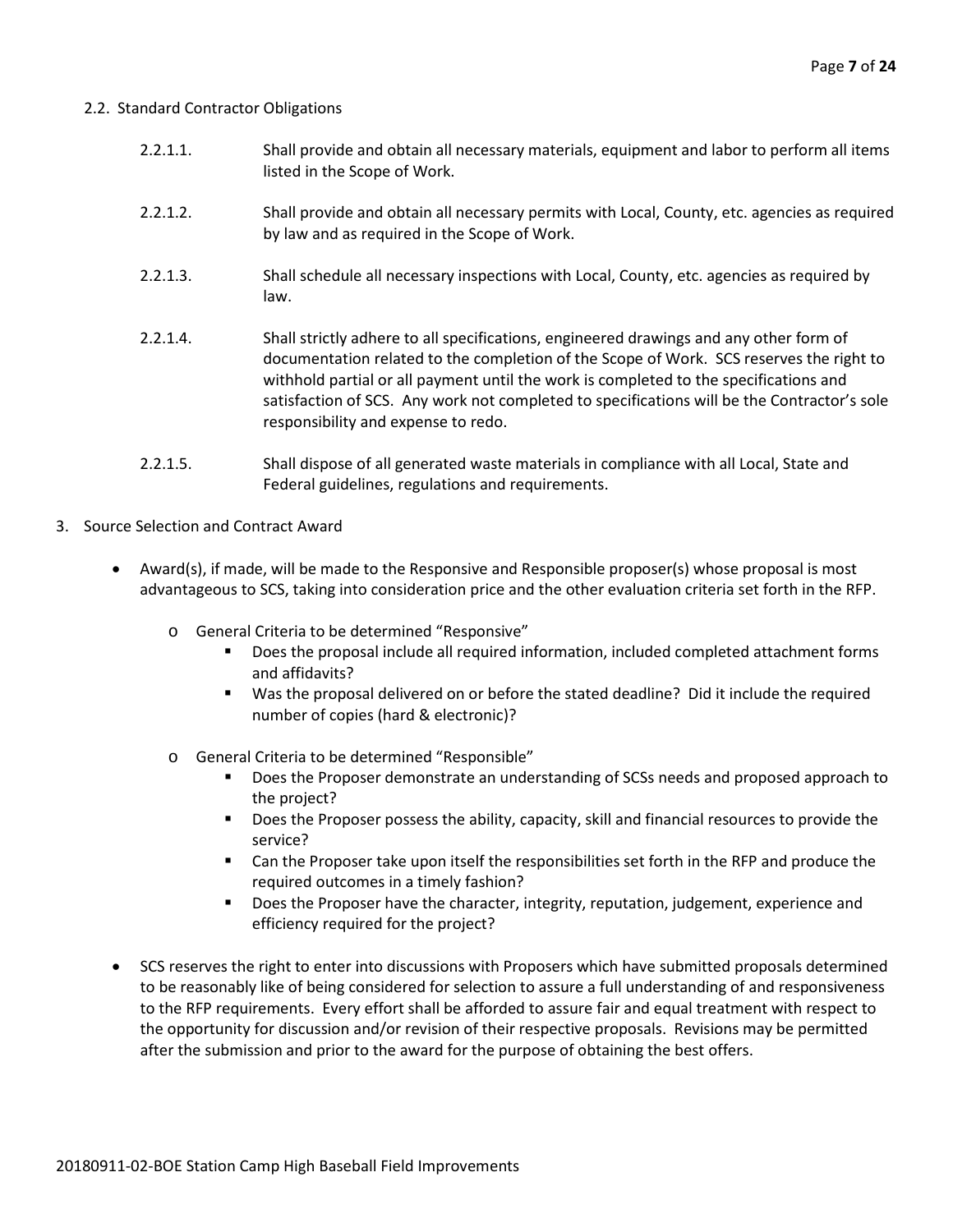- SCS reserves the right to negotiate price and contract terms and conditions with the most qualified proposer(s) to provide the requested service. If a mutually beneficial agreement with the lowest responsive and responsible Proposer is not reached, SCS reserves the right to enter into contract negotiations with the next lowest Proposer and continue this process until an agreement is reached.
- Upon mutual agreement by both parties, SCS shall grant the right to extend the terms, conditions and prices of contract(s) awarded from this RFP to other Institutions (such as State, Local and/or Public Agencies) who express an interest in participating in any contract that results from this RFP. Each of the "piggyback" Institutions will issue their own purchasing documents for purchase of the goods/services. Proposer agrees that SCS shall bear no responsibility or liability for any agreements between Proposer and the other Institution(s) who desire to exercise this option.

# 4. Schedule of Events

| <b>RFP Issued</b>              | <b>August 30, 2018</b>                     |
|--------------------------------|--------------------------------------------|
| <b>Questions DEADLINE</b>      | September 6, 2018                          |
| <b>RFP Submission DEADLINE</b> | September 11, 2018 @ 10:30 a.m. Local Time |

# 5. Instructions for Proposal

# 5.1. Required Forms

- Proposer must complete and submit the Attachments in Section 6. Attachments may be omitted depending on the RFP requirements. Refer to the Table of Contents for omitted Attachments.
- Evidence of a valid State of Tennessee Business License and/or Sumner County Business License.
- For all vendors with annual purchases in excess of \$50,000; a Sumner County Business License must be on file with the SCS Finance Department. Evidence of the license must be provided within ten (10) working days following notification of award; otherwise, SCS may rescind its acceptance of the Proposer's proposal.
- Copy of State of Tennessee License (if applicable) in respective field.
- If applicable, the Proposer must include a copy of the contract(s) the Proposer will submit to be signed.

# 5.2. New Vendors

- To comply with Internal Revenue Service requirements, all vendors who perform any type of service are required to have a current IRS Form W-9 on file with the SCS Finance Department. It is a mandatory requirement to complete the IRS Form W-9 (Attachment 6.9) included in this RFP.
- To comply with the Tennessee Lawful Employment Act (50-1-702 and 50-1-703), non-employees (individuals paid directly by the employer in exchange for the individual's labor or services) must have on file one (1) of the following documents:
	- o A valid Tennessee driver's license or photo identification;
	- o A valid driver's license or photo identification from another state where the license requirements are at least as strict as those in Tennessee;
	- o A birth certificate issued by a U.S. state, jurisdiction or territory;
	- o A U.S. government issued certified birth certificate;
	- o A valid, unexpired U.S. passport;
	- o A U.S. certificate of birth abroad (DS-1350 or FS-545)

20180911-02-BOE Station Camp High Baseball Field Improvements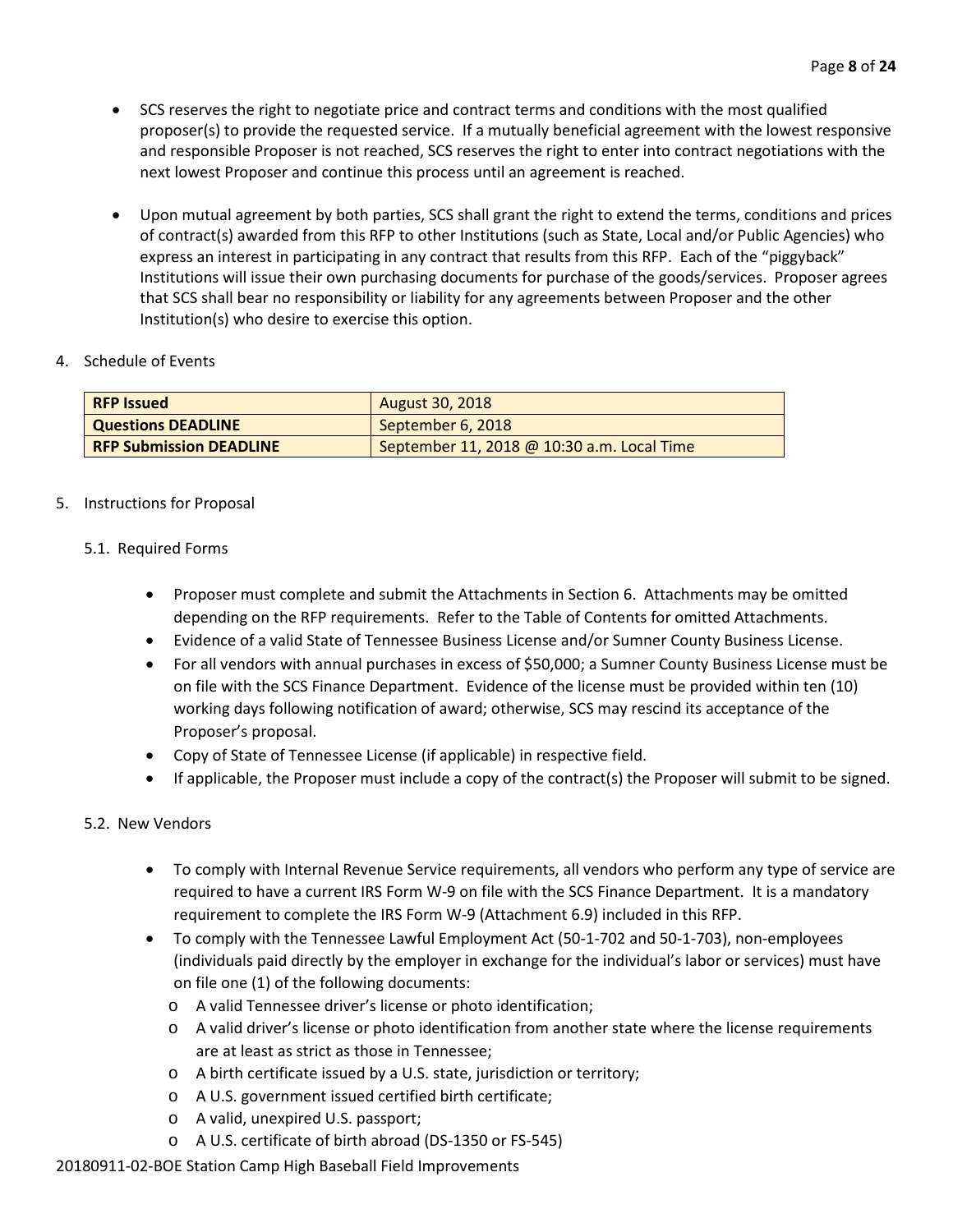- o A report of birth abroad of a U.S. citizen (FS-240);
- o A certificate of citizenship (N560 or N561);
- o A certificate of naturalization (N550, N570 or N578);
- o A U.S citizen identification card (I-197 or I-179); or
- o Valid alien registration documentation or other proof of current immigration registration recognized by the United States Department of Homeland Security that contains the individual's complete legal name and current alien admission number or alien file number (or numbers if the individual has more than one number).
- 5.3. Acknowledgement of Insurance Requirements

By submitting a proposal, Proposer acknowledges that it has read and understands the insurance requirements for the proposal. The Proposer who may have employees, contractors, subcontractors or agents working on SCS properties shall carry current certificates for general and professional liability insurance and for workers' compensation as indicated below. The owner or Principal of each Proposer must also be insured by workers' compensation if they perform any of the services on SCS properties. There will be no exceptions to the insurance requirement. Proposer also understands that the evidence of required insurance must be submitted within fifteen (15) working days following notification of its offer being accepted; otherwise, SCS may rescind its acceptance of the Proposers proposal.

# • **General Liability**

| <b>General Aggregate</b> | \$2,000,000 |
|--------------------------|-------------|
| <b>Each Occurrence</b>   | \$1,000,000 |

# • **Workers Compensation**

| <b>Workers Compensation</b> | <b>Tennessee Statutory Limits</b> |
|-----------------------------|-----------------------------------|
| <b>Employer's Liability</b> | \$500,000                         |

# 5.4. Clarification and Interpretation of RFP

The words "must" and "shall" in the RFP indicate mandatory requirements. Taking exception to any mandatory requirement shall be considered grounds for rejection. There are other requirements that SCS considers important but not mandatory. It is important to respond in a concise manner to each section and submit an itemized list of all exceptions.

# 5.5. Proposal Package

The package containing the proposal must be sealed and clearly marked on the outside of the package: **"20180911-02-BOE Station Camp High Baseball Field Improvements" DO NOT OPEN**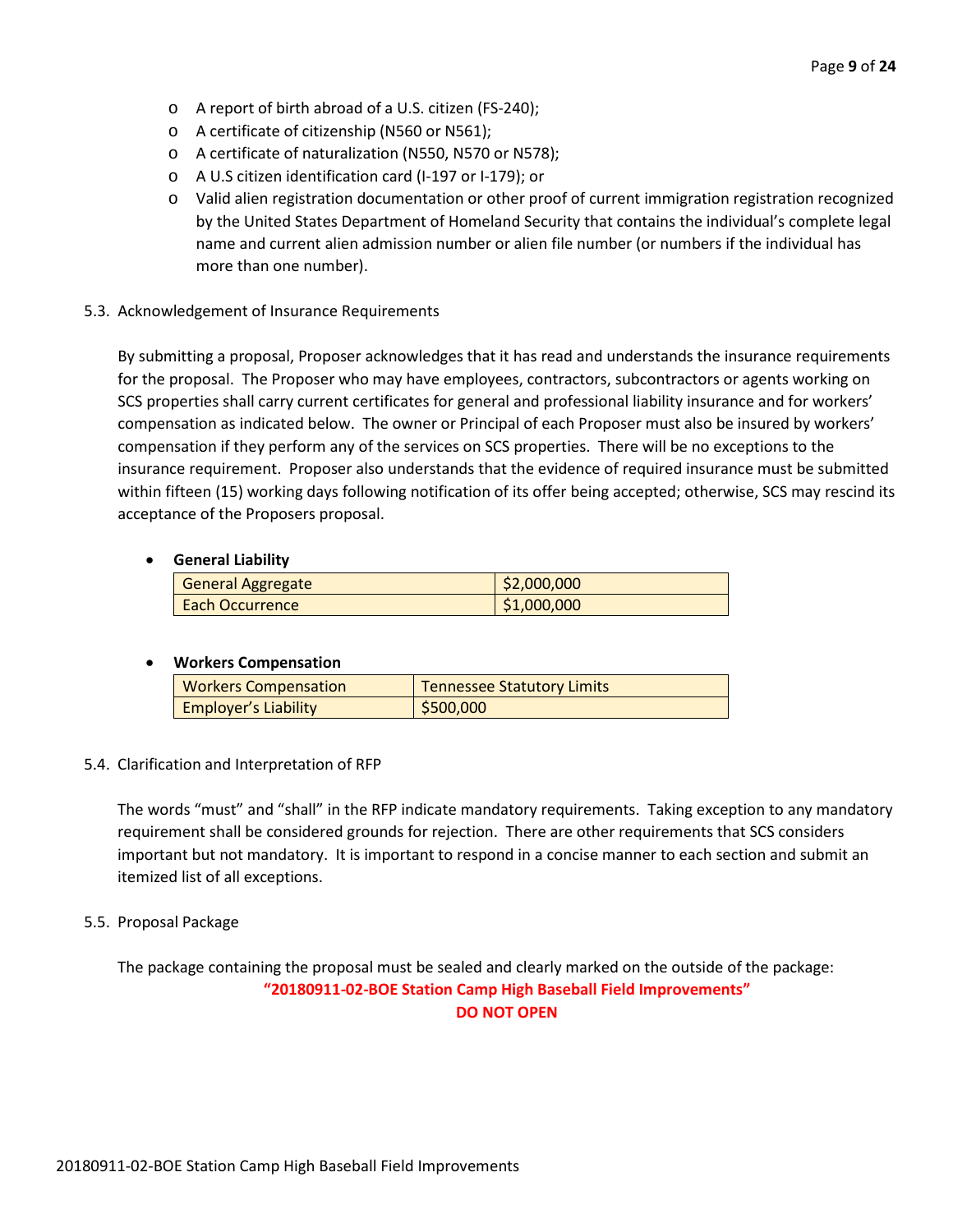All sealed proposals packages must include all of the following. Any sealed proposals are subject to rejection as non-conforming if any applicable item is not included.

- One (1) Complete Original
- Two (2) additional copies of the Original
- One (1) electronic format (CD/USB Drive)
- Original Signature on Original Proposal. NO copied or digital signatures.

The outside of the proposal package must be labeled as follows (if applicable):

- 1. Name of Company and Principal Owner, Business License Number, Expiration Date and License Classification.
- 2. In addition to Item 1, the same is applicable to masonry contractors if the work performed is > \$100,000.
- 3. In addition to Item 1, the same is applicable to HVAC, electrical, plumbing or A/C contractors if the work performed is > \$25,000.
- 4. In addition to Item 1, the same is applicable plus the Department of Environment & Conservation License Number and Classification, applicable to geothermal contractors if the work performed is > \$25,000.
- 5. If the prime contractor performs the masonry portion of the project or any of the above listed contractor skill sets and the work performed is > \$100,000; it must be so designated.
- 6. Only one (1) contractor in each classification listed shall be written on the bid envelope.

#### 5.6. Delivery of Proposals

Sealed proposals will be accepted until **September 11, 2018 @ 10:30 a.m. Local Time**. Proposals received after that time will be deemed invalid. Vendors mailing proposal packages must allow sufficient time to ensure receipt of their package by the time specified. There will be no exceptions. Proposals will be opened and read aloud. The reading of the bids will begin at **10:30 a.m. Local Time**.

Due to the nature of deliveries to the SCS Support Services Facility by carriers such as UPS, FedEx and such like; the proposal package will be accepted if the date and time on the delivery confirmation are indicated to be on or before the Proposal Deadline.

Delivery Address: Sumner County Board of Education Attn: Purchasing Supervisor 1500 Airport Road Gallatin, TN 37066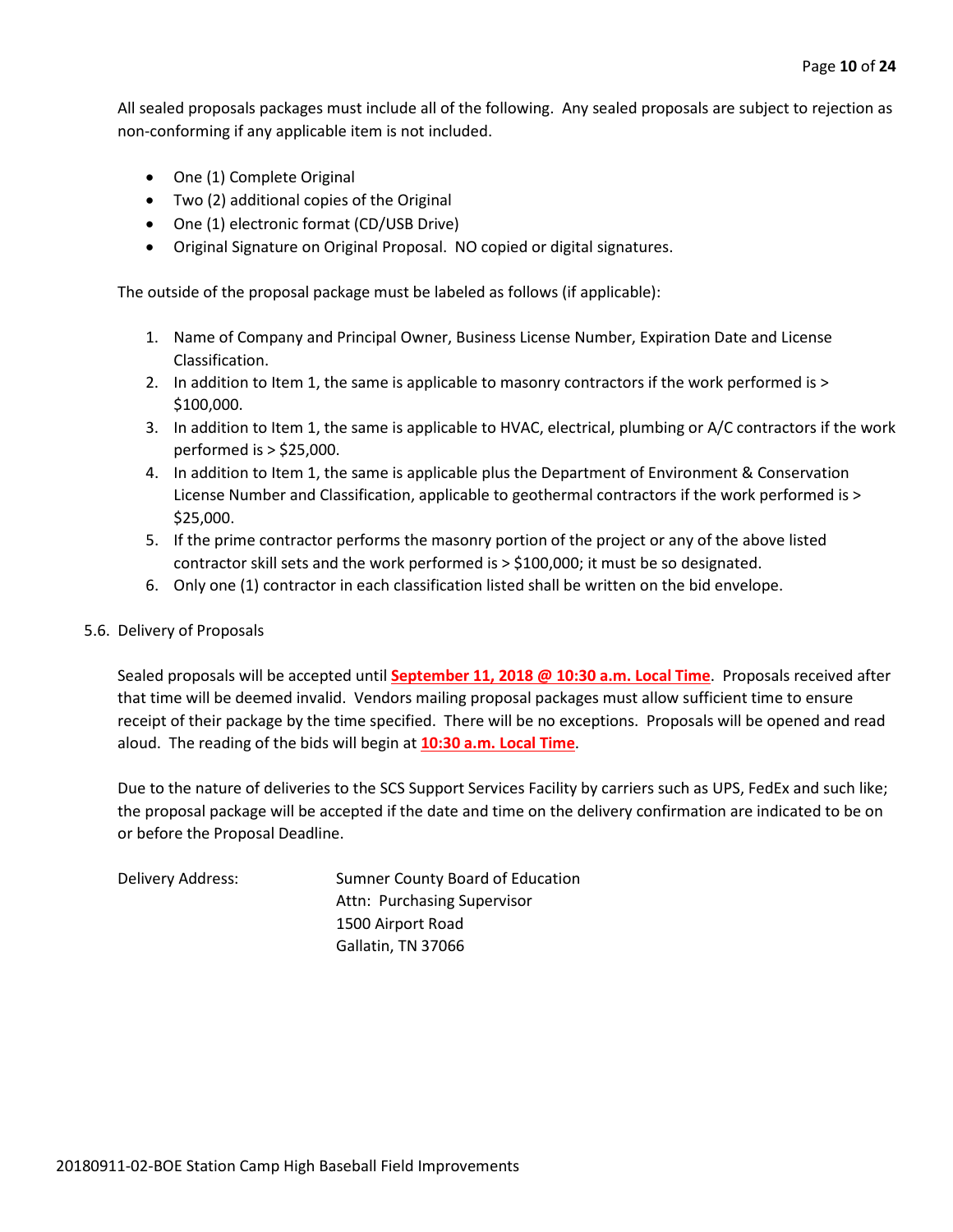#### 5.7. Evaluation of Proposals

The SCS Purchasing Supervisor will first examine the proposals to reject those that are clearly non-responsive to the stated requirements. Proposers who are determined to be non-responsive and/or non-responsible will be notified of this determination.

The evaluation process will include the following factors:

- Company Experience and Qualifications
	- o The nature and scope of the Proposers business.
	- o The number of years the Proposer has been licensed to do business.
	- o The number of years the Proposer has been providing the requested services.
	- o How many similarly sized or larger K-12 clients have you contract with?
- Compensation/Price Data
	- o Address all costs associated with performance of the contracted services.
- Past Performance and References
	- o Provide client references as outlined in Section 2.2 Scope of Work/Specifications. Attachment 6.3.
	- o SCS may also consider other sources of pertinent past performance information, including the districts own experience with the Proposer.

#### 5.8. Request for Clarification of Proposals

Requests for clarification of proposals shall be distributed by the Purchasing Supervisor in writing (or email).

#### 5.9. Protests

In the event that any interested party finds any part of the listed specifications, terms or conditions to be discrepant, incomplete or otherwise questionable in any respect; it shall be the responsibility of the concerned party to notify the SCS Purchasing Office of such matters immediately upon receipt of the RFP. All notifications must be sent to the Purchasing Supervisor via email at [purchasing@sumnerschools.org.](mailto:purchasing@sumnerschools.org)

Any actual or prospective Proposer who is aggrieved in connection with the RFP or award of a contract may protest to the Purchasing Supervisor and/or the Sumner County Board of Education at its regularly scheduled meeting.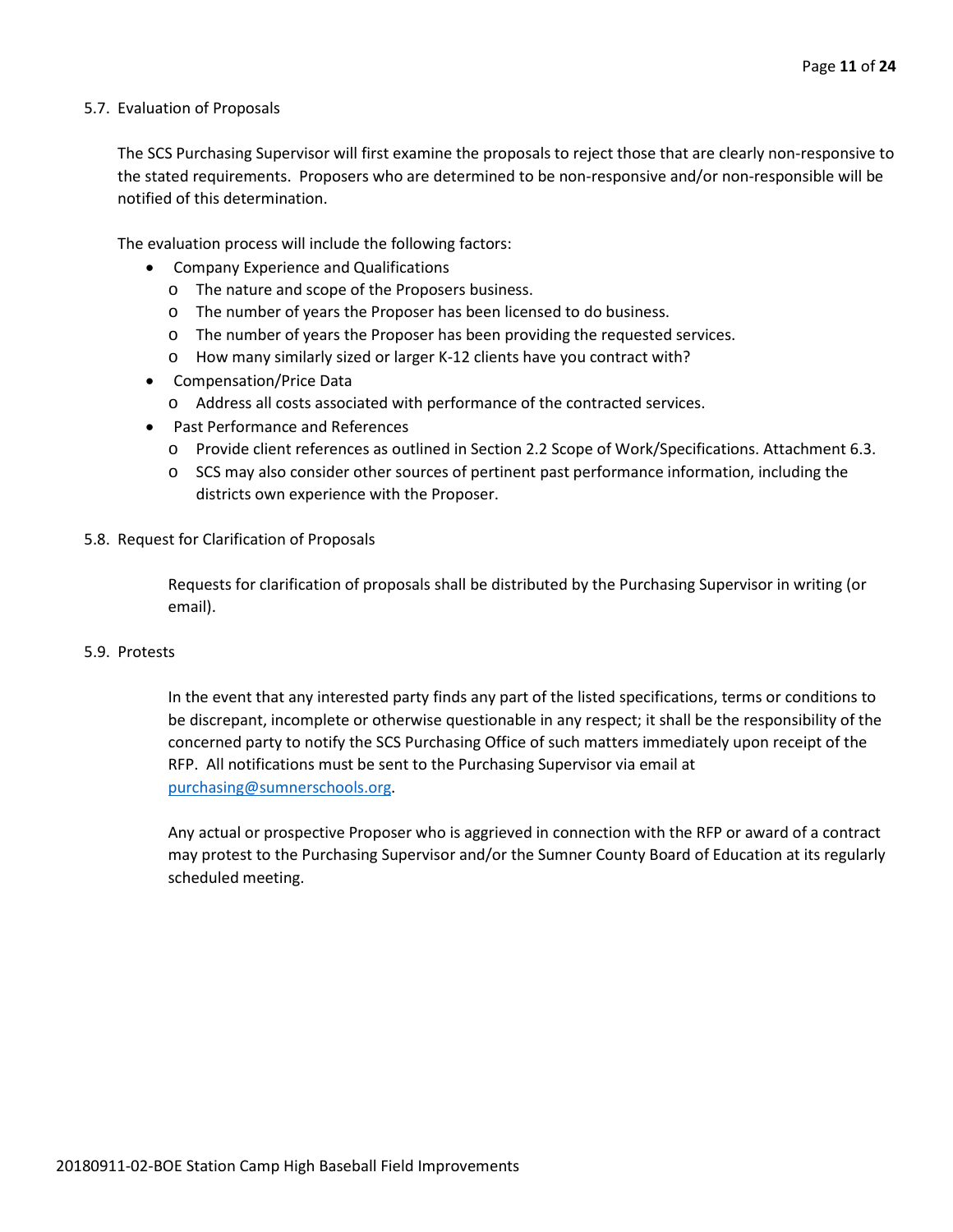### **ATTACHMENT 6.1 - Contact Information**

| <b>Company Legal Name:</b>                 |          |
|--------------------------------------------|----------|
| <b>Company Official Address:</b>           |          |
|                                            |          |
| Company Web Site (URL):                    |          |
|                                            |          |
| Contact Person for project administration: |          |
|                                            |          |
|                                            |          |
|                                            |          |
|                                            | (office) |
|                                            | (mobile) |
|                                            |          |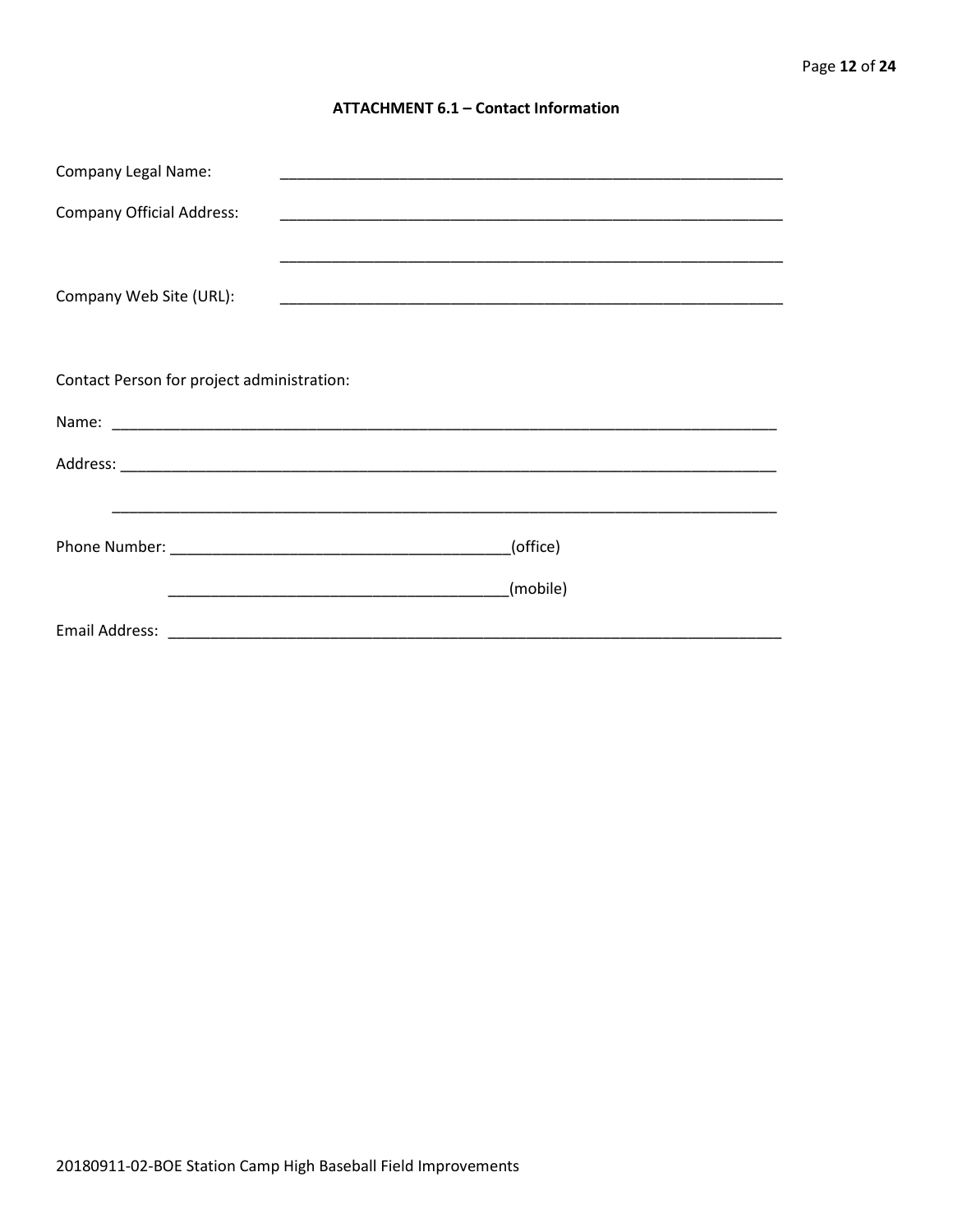

Date

Attn: Purchasing Supervisor 1500 Airport Road Gallatin, TN 37066

# **ATTACHMENT 6.2 – Bid Form/Certification 20180911-02-BOE Station Camp High Baseball Field Improvements**

|  | a duly authorized representative of |
|--|-------------------------------------|

\_\_\_\_\_\_\_\_\_\_\_\_\_\_\_\_\_\_\_\_\_\_\_\_\_\_\_\_\_\_\_\_\_\_\_\_\_\_\_\_\_\_\_\_\_\_\_\_\_\_\_\_\_\_\_\_\_\_\_\_\_\_\_\_\_\_ hereby submit our bid for **20180911-**

**02-BOE Station Camp High Baseball Field Improvements** in accordance with the specifications and instructions set forth

in these bid documents.

| <b>Artificial Turf Homeplate</b> |  |
|----------------------------------|--|
| <b>Bullpen Mounds</b>            |  |
| <b>Warning Track</b>             |  |
| <b>GRAND TOTAL</b>               |  |

**Prime Contractor:** \_\_\_\_\_\_\_\_\_\_\_\_\_\_\_\_\_\_\_\_\_\_\_\_\_\_\_\_\_\_\_\_\_\_\_\_\_\_\_\_\_\_\_\_\_\_\_\_\_\_\_\_\_\_\_\_\_\_\_\_\_\_\_\_\_\_\_

**Subcontractor** *(if applicable)***:** \_\_\_\_\_\_\_\_\_\_\_\_\_\_\_\_\_\_\_\_\_\_\_\_\_\_\_\_\_\_\_\_\_\_\_\_\_\_\_\_\_\_\_\_\_\_\_\_\_\_\_\_\_\_\_\_\_\_\_\_

| Vendor Legal Name National Contract of the Contract of the Contract of the Contract of the Contract of the Contract of the Contract of the Contract of the Contract of the Contract of the Contract of the Contract of the Con |                    |
|--------------------------------------------------------------------------------------------------------------------------------------------------------------------------------------------------------------------------------|--------------------|
|                                                                                                                                                                                                                                |                    |
| (street)                                                                                                                                                                                                                       | (city, state, zip) |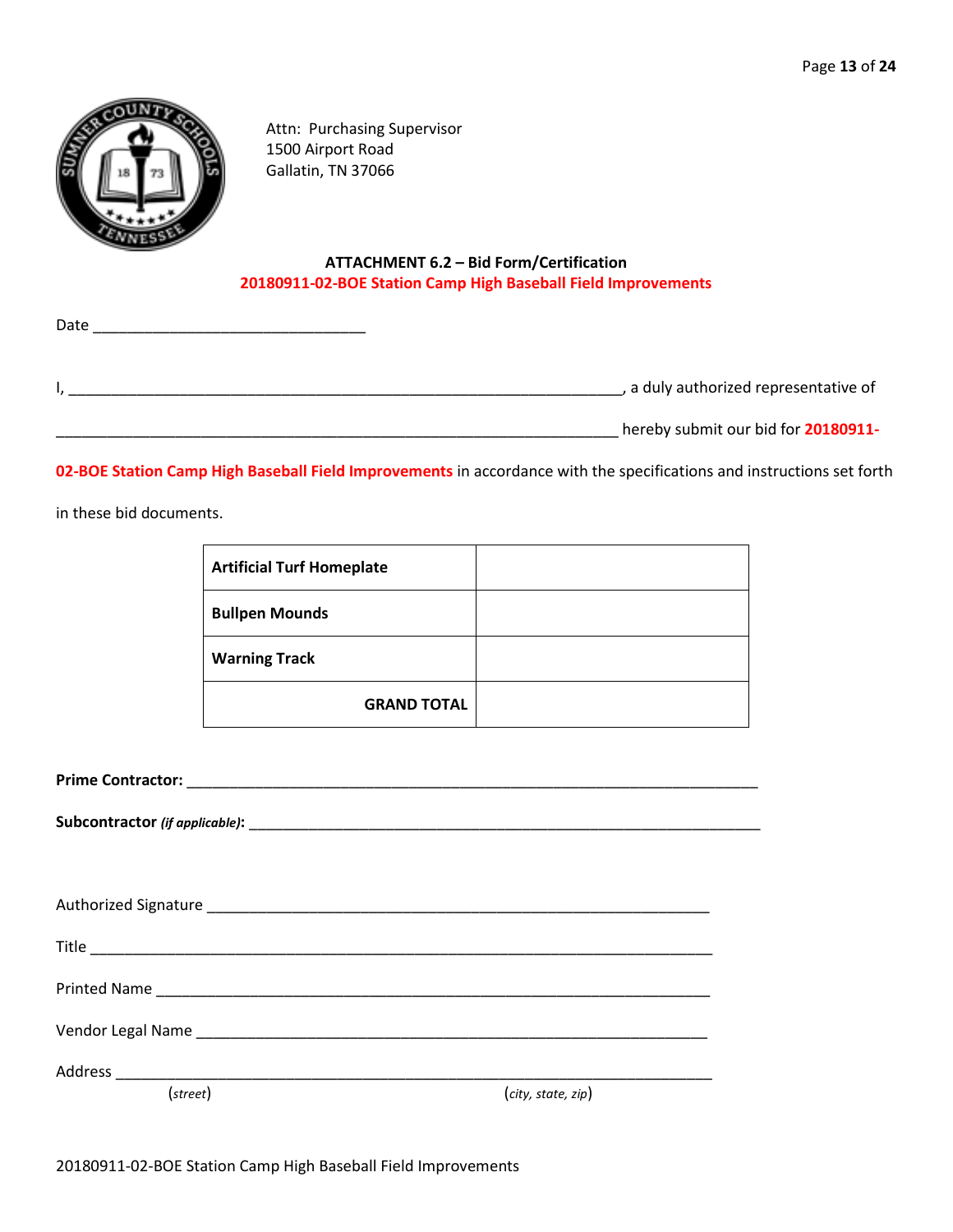# **ATTACHMENT 6.3 - References**

| Project Name/Location: Name and Security and Security and Security and Security and Security and Security and |  |
|---------------------------------------------------------------------------------------------------------------|--|
|                                                                                                               |  |
|                                                                                                               |  |
|                                                                                                               |  |
|                                                                                                               |  |
|                                                                                                               |  |
|                                                                                                               |  |
|                                                                                                               |  |
|                                                                                                               |  |
|                                                                                                               |  |
|                                                                                                               |  |
| 20180911-02-BOE Station Camp High Baseball Field Improvements                                                 |  |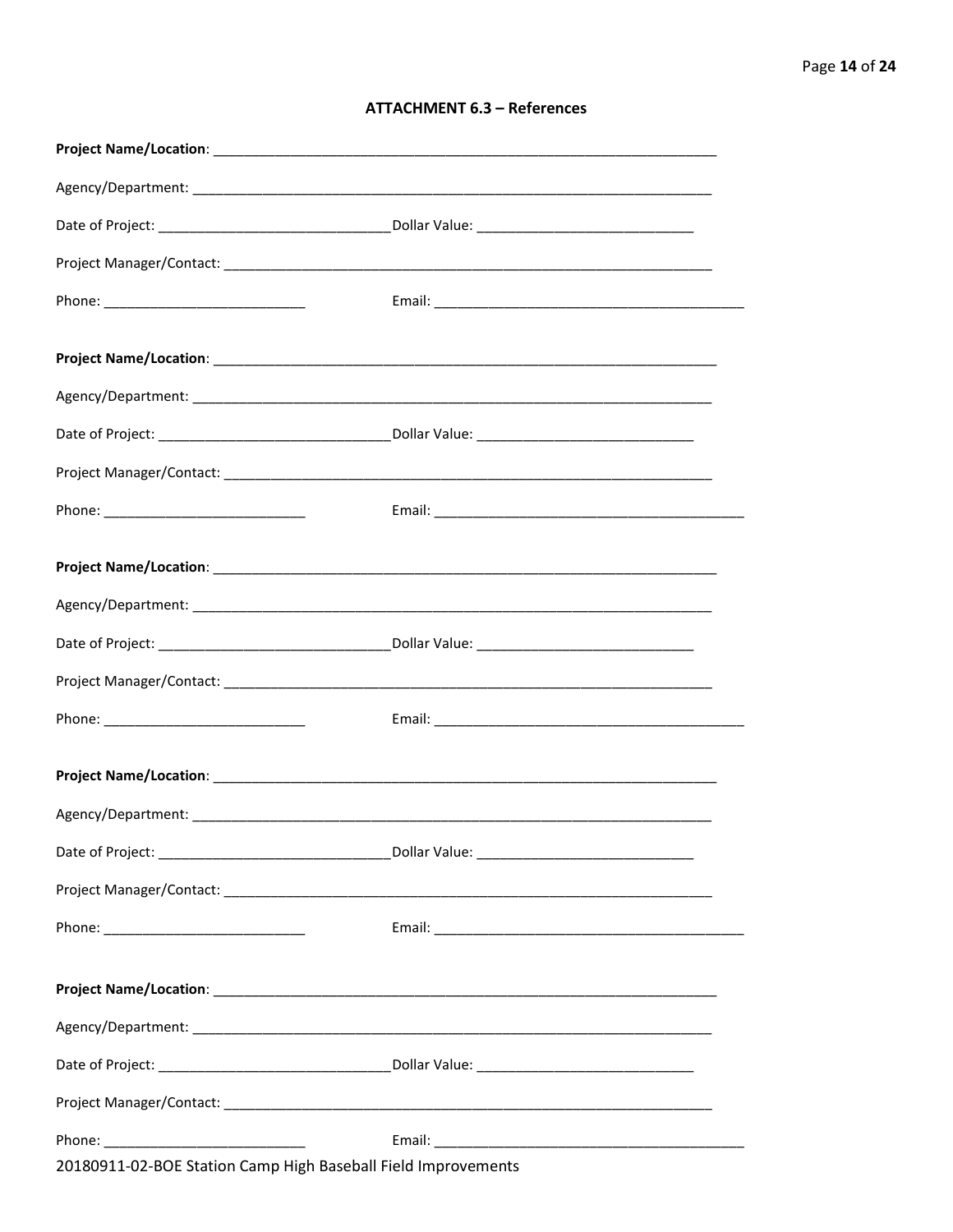#### **ATTACHMENT 6.4 – Certification Regarding Debarment or Suspension**

The prospective participant certifies, to the best of its knowledge and belief, that it and its principals:

- Are not presently debarred, suspended, proposed for debarment, declared ineligible or voluntarily excluded from participation in transactions under federal non-procurement programs by any federal department or agency;
- Have not, within the three-year period preceding the proposal, had one or more public transactions (federal, state or local) terminated for cause or default; and
- Are not presently indicated or otherwise criminally or civilly charged by a government entity (federal, state or local) and have not, within the three-year period preceding the bid, been convicted or had a civil judgement rendered against it:
	- $\circ$  For the commission of fraud or a criminal offense in connection with obtaining, attempting to obtain or performing a public transaction (federal, state or local) or a procurement contract under such a public transaction;
	- o For the violation of federal or state antitrust statutes, including those proscribing price fixing between competitors, the allocation of customers between competitors, or bid rigging; or
	- o For the commission of embezzlement, theft, forgery, bribery, falsification or destruction of records, making false statements, or receiving stolen property.

\_\_\_\_\_\_\_\_\_\_\_\_\_\_\_\_\_\_\_\_\_\_\_\_\_\_\_\_\_\_\_\_\_\_\_\_\_\_\_\_\_\_\_\_\_\_\_\_\_\_\_\_

I understand that a false statement on this certification may be grounds for the rejection of this proposal or the termination of the award. In addition, under 18 U.S.C. 1001, a false statement may result in a fine of up to \$10,000 or imprisonment for up to five years, or both.

Name of Participating Agency: \_\_\_\_\_\_\_\_\_\_\_\_\_\_\_\_\_\_\_\_\_\_\_\_\_\_\_\_\_\_\_\_\_\_\_\_\_\_\_\_\_\_\_\_\_\_\_\_\_\_\_\_\_\_\_\_\_\_\_\_

Name and Title of Authorized Representative: \_\_\_\_\_\_\_\_\_\_\_\_\_\_\_\_\_\_\_\_\_\_\_\_\_\_\_\_\_\_\_\_\_\_\_\_\_\_\_\_\_\_\_\_\_\_\_

Signature of Authorized Representative: \_\_\_\_\_\_\_\_\_\_\_\_\_\_\_\_\_\_\_\_\_\_\_\_\_\_\_\_\_\_\_\_\_\_\_\_\_\_\_\_\_\_\_\_\_\_\_\_\_\_\_\_

Date: \_\_\_\_\_\_\_\_\_\_\_\_\_\_\_\_\_\_\_\_\_\_\_\_\_\_\_\_

\_\_\_\_ I am unable to certify to the above statement. Attached is my explanation.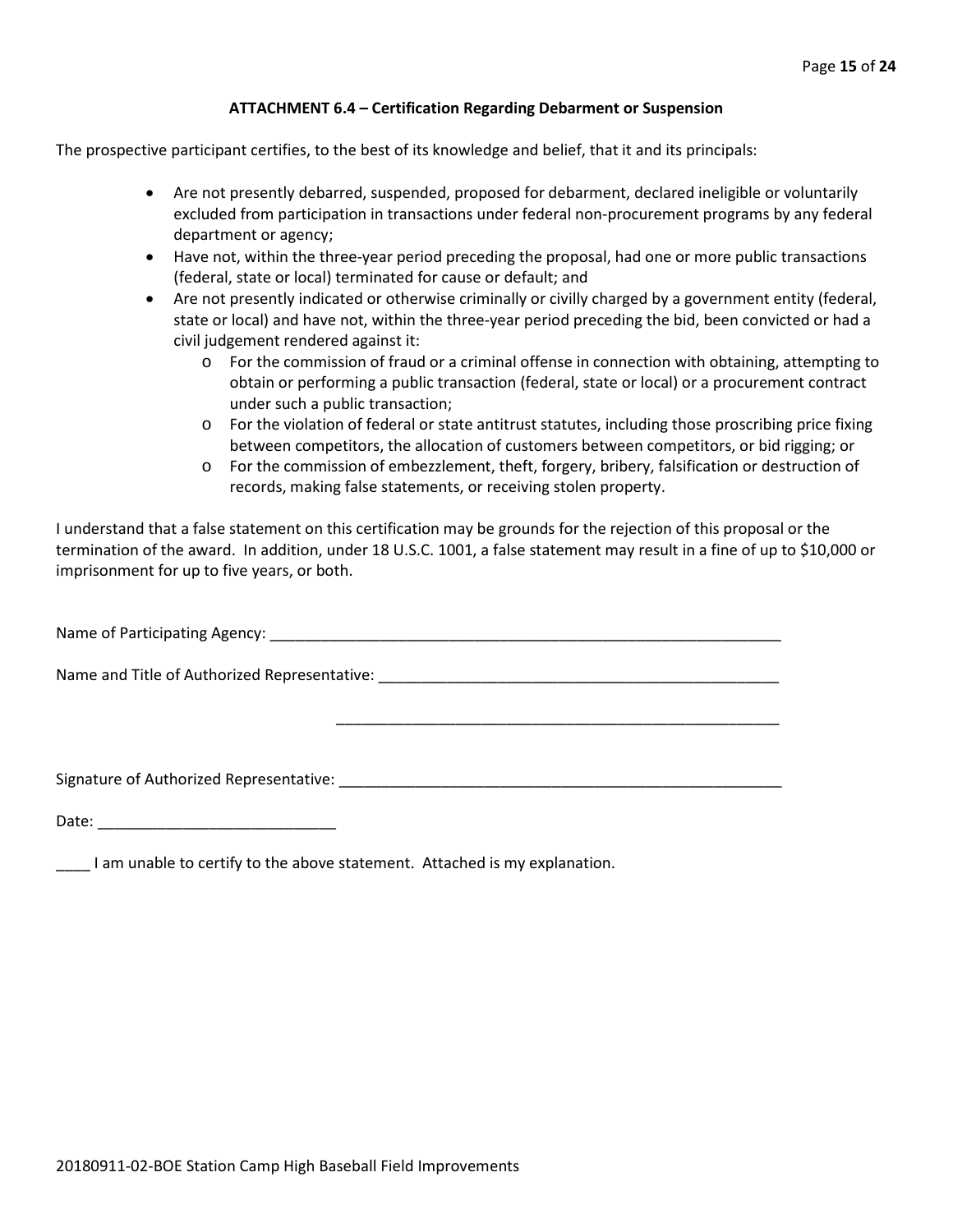#### **ATTACHMENT 6.5 – Condition of Submitting Proposal**

The undersigned Proposer has carefully examined all instructions, requirements, specifications, terms and conditions of the RFP and certifies:

- It is a reputable company regularly engaged in providing goods and/or services necessary to meet the requirements, specifications, terms and conditions of the RFP.
- All statements, information and representations prepared and submitted in response to the RFP are current, complete, true and accurate. Proposer acknowledges that the Sumner County Board of Education (SCS) will rely on such statements, information and representations in selecting the successful proposer(s).
- That the prices quoted shall be SCSs pricing for the products and/or service.
- It shall be bound by all statements, representations, warranties and guarantees made in its proposal.
- Proposer acknowledges that the contract may be canceled if any conflict of interest or appearance of a conflict of interest is discovered by SCS, in its sole discretion.
- All purchase orders must be duly authorized and executed by SCS and subject to the terms and conditions of the RFP.

By checking this box, Proposer agrees that SCS reserves the right to extend the terms, conditions, and prices of this contract to other Institutions (such as State, Local and/or Public Agencies) who express an interest in participating in any contract that results from this RFP. Each of the piggyback Institutions will issue their own purchasing documents for the goods/services. Proposer agrees that SCS shall bear no responsibility or liability for any agreements between Proposer and the other Institution(s) who desire to exercise this option.

| ADDRESS: |                                                                                                                       |
|----------|-----------------------------------------------------------------------------------------------------------------------|
|          |                                                                                                                       |
| PHONE:   | (office)<br><u> 1990 - Johann John Stone, mars eta biztanleria (</u>                                                  |
|          | (mobile)                                                                                                              |
| EMAIL:   | <u> 1980 - John Stein, mars and der Stein and der Stein and der Stein and der Stein and der Stein and der Stein a</u> |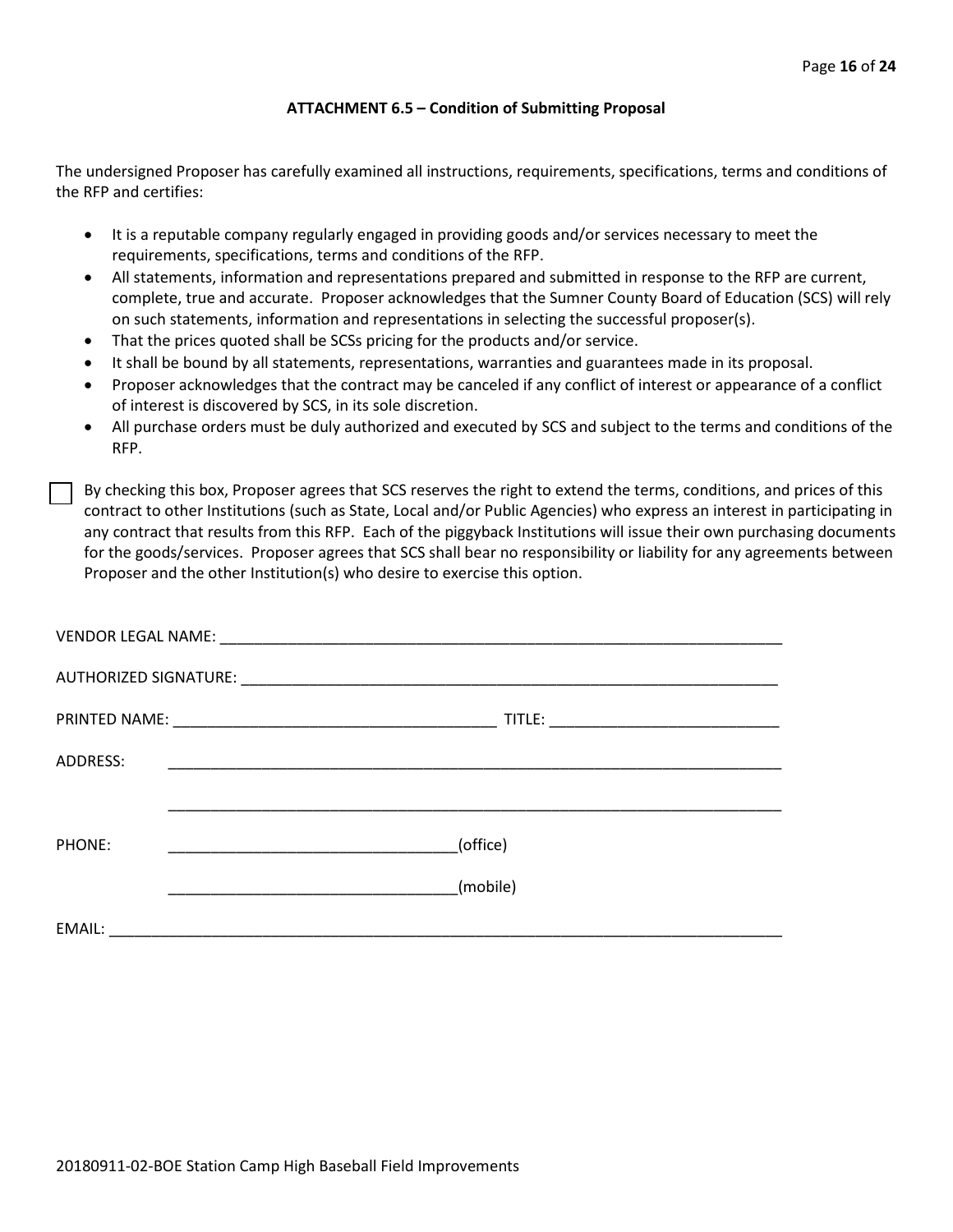#### **ATTACHMENT 6.6 – Statement of Non-Collusion**

The undersigned affirms that they are duly authorized to execute this contract, that this company, corporation, firm, partnership or individual has not prepared this proposal in collusion with any other respondent, and that the contents of this proposal as to prices, terms or conditions of said proposal have not been communicated by the undersigned nor by any employee or agent to any other person engaged in this type of business prior to the official opening of this proposal.

| Address: |          |
|----------|----------|
|          | (office) |
|          | (mobile) |
|          |          |
|          |          |
|          |          |
|          |          |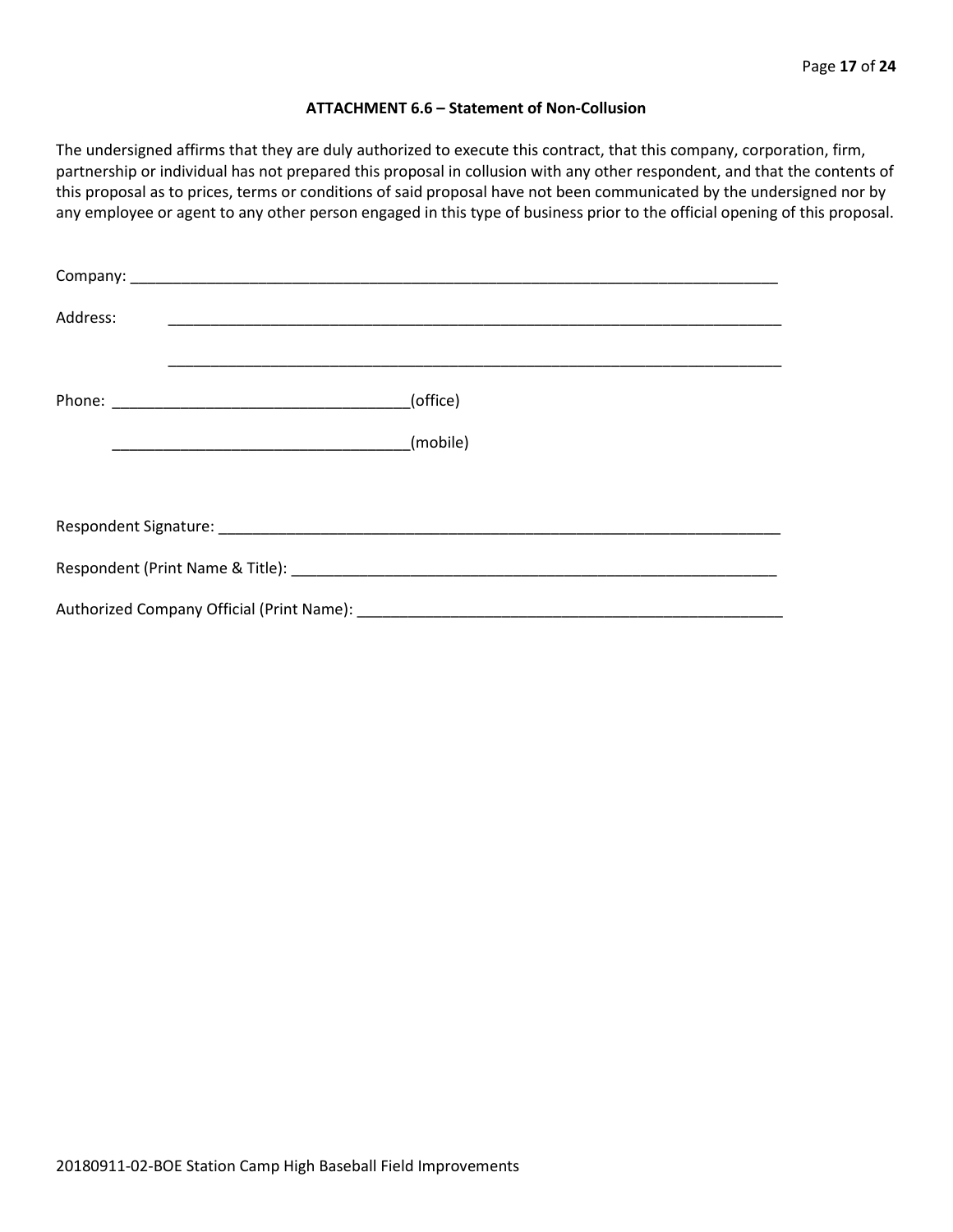#### **ATTACHMENT 6.7 – Attestation Re Personnel**

# **ATTESTATION RE PERSONNEL USED IN CONTRACT PERFORMANCE**

| CONTRACTOR LEGAL ENTITY NAME:                                          |  |
|------------------------------------------------------------------------|--|
| FEDERAL EMPLOYER IDENTIFICATION NUMBER:<br>(or Social Security Number) |  |

**The Contractor, identified above, does hereby attest, certify, warrant and assure that the Contractor shall not knowingly utilize the services of an illegal immigrant in the performance of this Contract and shall not knowingly utilize the services of any subcontractor who will utilize the services of an illegal immigrant in the performance of this Contract, T.C.A. § 12-3-309.**

SIGNATURE & DATE:

*NOTICE: This attestation MUST be signed by an individual empowered to contractually bind the Contractor.*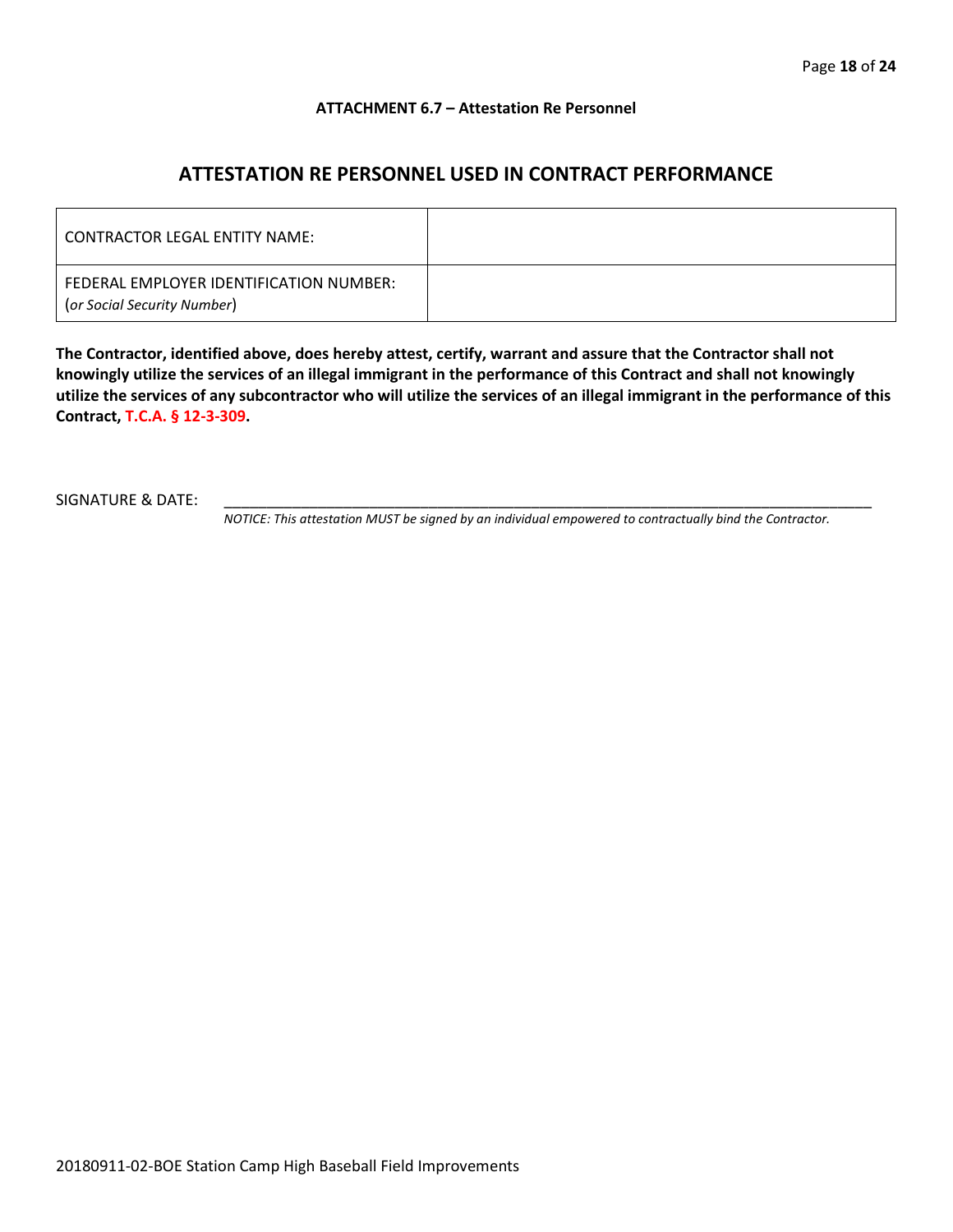#### **ATTACHMENT 6.8 – Drug Free Workplace Affidavit**

The Sumner County Board of Education is committed to maintaining a safe and productive work environment for its employees and to providing high quality service to its citizens. The goal of this policy is for Sumner County Board of Education employees and contractors to remain, or become and remain, drug-free. Abuse and dependency on alcohol and/or drugs can seriously affect the health of employees, contractors and citizens, jeopardize personal safety, impact the safety of others and impair job performance.

STATE OF

**COUNTY OF** \_\_\_\_\_\_\_\_\_\_\_\_\_\_\_\_\_\_\_\_\_\_\_\_\_\_\_\_\_\_\_\_\_

The undersigned, principal officer of

an employer of five (5) or more employees contracting with Sumner County Board of Education to provide goods or services, hereby states under oath as follows:

- 1. The undersigned is a principal officer of (hereinafter referred to as the "Company") and is duly authorized to execute this Affidavit on behalf of the Company.
- 2. The Company submits this Affidavit pursuant to T.C.A. § 50-9-113, which requires each employer with no less than five (5) employees receiving pay who contracts with the state and any local government to provide contracted services to submit an affidavit stating that such employer has a drug-free workplace program that complies with Title 50, Chapter 9 of the *Tennessee Code Annotated*.
- 3. The Company is in compliance with T.C.A. § 50-9-113 and all applicable Federal Laws, Rules and Regulations requiring a drug-free workplace program.

Further affiant saith not.

| <b>STATE OF</b><br><u> 1989 - Johann John Stone, markin film yn y system yn y system yn y system yn y system yn y system yn y system</u>                                                         |  |             |
|--------------------------------------------------------------------------------------------------------------------------------------------------------------------------------------------------|--|-------------|
| <b>COUNTY OF</b><br><u> 1990 - Johann John Stone, mars eta biztanleria (</u>                                                                                                                     |  |             |
| I am personally acquainted (or proved to me on the basis of satisfactory evidence) and who acknowledged that such<br>person executed the foregoing affidavit for the purposes therein contained. |  | , with whom |
|                                                                                                                                                                                                  |  |             |
| <b>Notary Public</b>                                                                                                                                                                             |  |             |
| My commission expires:                                                                                                                                                                           |  |             |

20180911-02-BOE Station Camp High Baseball Field Improvements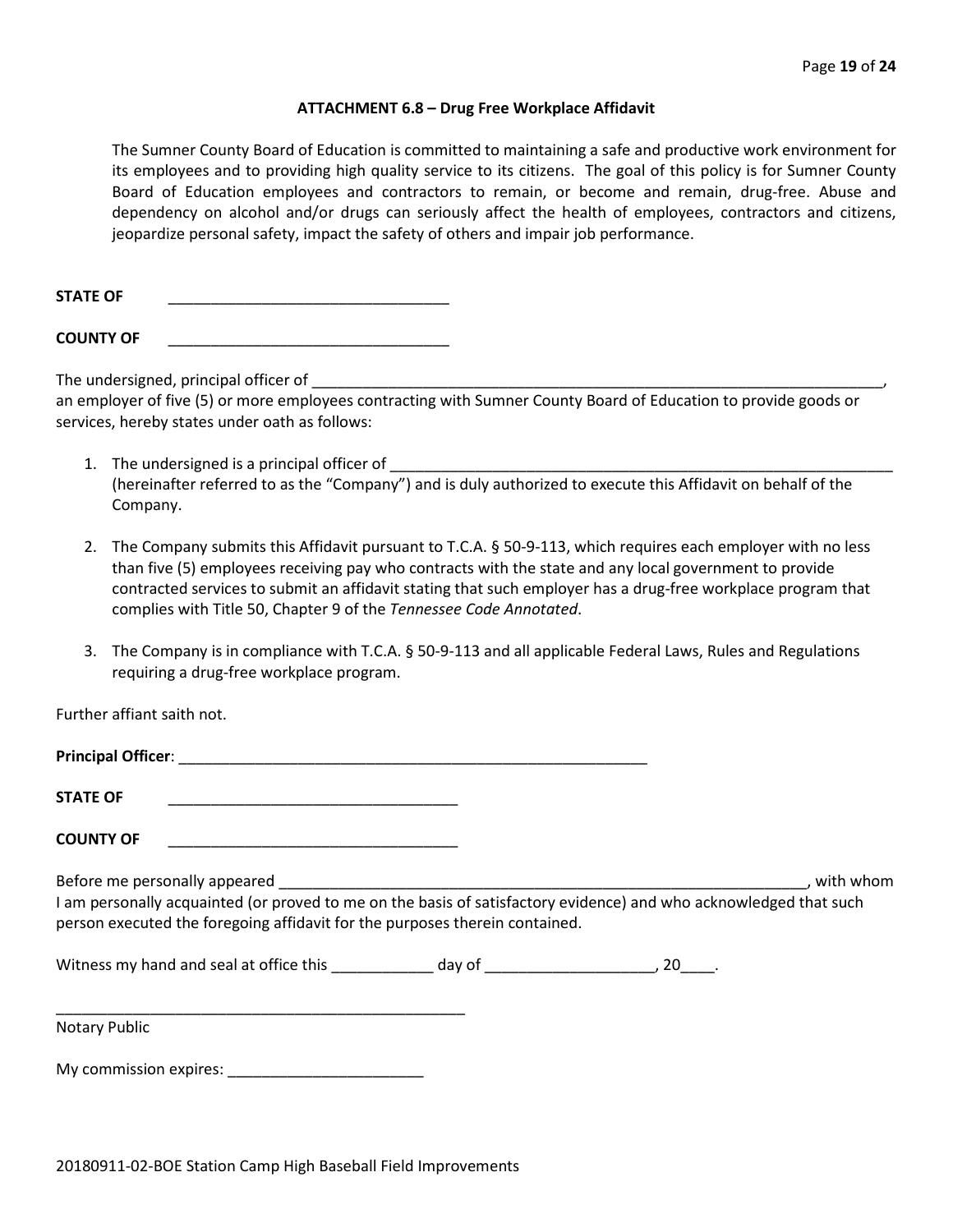#### **ATTACHMENT 6.9 – W9**

|                                                                                                                                                                                                                                                                                                                                                                                                                                                                                                                                                                                                                                                          | <b>Request for Taxpayer</b><br>(Rev. December 2014)<br><b>Identification Number and Certification</b><br>Department of the Treasury<br>Internal Revenue Service<br>1 Name (as shown on your income tax return). Name is required on this line; do not leave this line blank.                                                                    |                                                                                                                                                                          |                                                                                                           |  |   |                                                                                                                                                                |  | Give Form to the<br>requester. Do not<br>send to the IRS. |  |  |  |  |
|----------------------------------------------------------------------------------------------------------------------------------------------------------------------------------------------------------------------------------------------------------------------------------------------------------------------------------------------------------------------------------------------------------------------------------------------------------------------------------------------------------------------------------------------------------------------------------------------------------------------------------------------------------|-------------------------------------------------------------------------------------------------------------------------------------------------------------------------------------------------------------------------------------------------------------------------------------------------------------------------------------------------|--------------------------------------------------------------------------------------------------------------------------------------------------------------------------|-----------------------------------------------------------------------------------------------------------|--|---|----------------------------------------------------------------------------------------------------------------------------------------------------------------|--|-----------------------------------------------------------|--|--|--|--|
| 2 Business name/disregarded entity name, if different from above<br>N<br>4 Exemptions (codes apply only to<br>3 Check appropriate box for federal tax classification; check only one of the following seven boxes:<br>certain entities, not individuals; see<br>C Corporation S Corporation Partnership                                                                                                                                                                                                                                                                                                                                                  |                                                                                                                                                                                                                                                                                                                                                 |                                                                                                                                                                          |                                                                                                           |  |   |                                                                                                                                                                |  |                                                           |  |  |  |  |
| Specific Instructions on page<br>Individual/sole proprietor or<br>Trust/estate<br>Print or type<br>single-member LLC<br>Limited liability company. Enter the tax classification (C=C corporation, S=S corporation, P=partnership) ▶<br>Note. For a single-member LLC that is disregarded, do not check LLC; check the appropriate box in the line above for<br>the tax classification of the single-member owner.                                                                                                                                                                                                                                        |                                                                                                                                                                                                                                                                                                                                                 |                                                                                                                                                                          |                                                                                                           |  |   | instructions on page 3):<br>Exempt payee code (if any)<br>Exemption from FATCA reporting<br>code (if any)<br>(Applies to accounts maintained outside the U.S.) |  |                                                           |  |  |  |  |
| See                                                                                                                                                                                                                                                                                                                                                                                                                                                                                                                                                                                                                                                      | 6 City, state, and ZIP code                                                                                                                                                                                                                                                                                                                     | 5 Address (number, street, and apt. or suite no.)                                                                                                                        | Other (see instructions) ▶<br>Requester's name and address (optional)                                     |  |   |                                                                                                                                                                |  |                                                           |  |  |  |  |
|                                                                                                                                                                                                                                                                                                                                                                                                                                                                                                                                                                                                                                                          |                                                                                                                                                                                                                                                                                                                                                 | 7 List account number(s) here (optional)                                                                                                                                 |                                                                                                           |  |   |                                                                                                                                                                |  |                                                           |  |  |  |  |
| Part I                                                                                                                                                                                                                                                                                                                                                                                                                                                                                                                                                                                                                                                   |                                                                                                                                                                                                                                                                                                                                                 | <b>Taxpayer Identification Number (TIN)</b>                                                                                                                              |                                                                                                           |  |   |                                                                                                                                                                |  |                                                           |  |  |  |  |
| Social security number<br>Enter your TIN in the appropriate box. The TIN provided must match the name given on line 1 to avoid<br>backup withholding. For individuals, this is generally your social security number (SSN). However, for a<br>resident alien, sole proprietor, or disregarded entity, see the Part I instructions on page 3. For other                                                                                                                                                                                                                                                                                                   |                                                                                                                                                                                                                                                                                                                                                 |                                                                                                                                                                          |                                                                                                           |  |   |                                                                                                                                                                |  |                                                           |  |  |  |  |
|                                                                                                                                                                                                                                                                                                                                                                                                                                                                                                                                                                                                                                                          | TIN on page 3.                                                                                                                                                                                                                                                                                                                                  | entities, it is your employer identification number (EIN). If you do not have a number, see How to get a                                                                 | or                                                                                                        |  |   |                                                                                                                                                                |  |                                                           |  |  |  |  |
|                                                                                                                                                                                                                                                                                                                                                                                                                                                                                                                                                                                                                                                          |                                                                                                                                                                                                                                                                                                                                                 |                                                                                                                                                                          |                                                                                                           |  |   |                                                                                                                                                                |  | <b>Employer identification number</b>                     |  |  |  |  |
| Note. If the account is in more than one name, see the instructions for line 1 and the chart on page 4 for<br>guidelines on whose number to enter.                                                                                                                                                                                                                                                                                                                                                                                                                                                                                                       |                                                                                                                                                                                                                                                                                                                                                 |                                                                                                                                                                          |                                                                                                           |  | ۰ |                                                                                                                                                                |  |                                                           |  |  |  |  |
| Part II                                                                                                                                                                                                                                                                                                                                                                                                                                                                                                                                                                                                                                                  |                                                                                                                                                                                                                                                                                                                                                 | Certification                                                                                                                                                            |                                                                                                           |  |   |                                                                                                                                                                |  |                                                           |  |  |  |  |
|                                                                                                                                                                                                                                                                                                                                                                                                                                                                                                                                                                                                                                                          |                                                                                                                                                                                                                                                                                                                                                 | Under penalties of perjury, I certify that:                                                                                                                              |                                                                                                           |  |   |                                                                                                                                                                |  |                                                           |  |  |  |  |
| 1. The number shown on this form is my correct taxpayer identification number (or I am waiting for a number to be issued to me); and<br>2. I am not subject to backup withholding because: (a) I am exempt from backup withholding, or (b) I have not been notified by the Internal Revenue<br>Service (IRS) that I am subject to backup withholding as a result of a failure to report all interest or dividends, or (c) the IRS has notified me that I am<br>no longer subject to backup withholding; and                                                                                                                                              |                                                                                                                                                                                                                                                                                                                                                 |                                                                                                                                                                          |                                                                                                           |  |   |                                                                                                                                                                |  |                                                           |  |  |  |  |
|                                                                                                                                                                                                                                                                                                                                                                                                                                                                                                                                                                                                                                                          |                                                                                                                                                                                                                                                                                                                                                 | 3. I am a U.S. citizen or other U.S. person (defined below); and                                                                                                         |                                                                                                           |  |   |                                                                                                                                                                |  |                                                           |  |  |  |  |
|                                                                                                                                                                                                                                                                                                                                                                                                                                                                                                                                                                                                                                                          |                                                                                                                                                                                                                                                                                                                                                 | 4. The FATCA code(s) entered on this form (if any) indicating that I am exempt from FATCA reporting is correct.                                                          |                                                                                                           |  |   |                                                                                                                                                                |  |                                                           |  |  |  |  |
| Certification instructions. You must cross out item 2 above if you have been notified by the IRS that you are currently subject to backup withholding<br>because you have failed to report all interest and dividends on your tax return. For real estate transactions, item 2 does not apply. For mortgage<br>interest paid, acquisition or abandonment of secured property, cancellation of debt, contributions to an individual retirement arrangement (IRA), and<br>generally, payments other than interest and dividends, you are not required to sign the certification, but you must provide your correct TIN. See the<br>instructions on page 3. |                                                                                                                                                                                                                                                                                                                                                 |                                                                                                                                                                          |                                                                                                           |  |   |                                                                                                                                                                |  |                                                           |  |  |  |  |
| Sign<br>Here                                                                                                                                                                                                                                                                                                                                                                                                                                                                                                                                                                                                                                             | Signature of<br>U.S. person $\blacktriangleright$                                                                                                                                                                                                                                                                                               | Date P                                                                                                                                                                   |                                                                                                           |  |   |                                                                                                                                                                |  |                                                           |  |  |  |  |
|                                                                                                                                                                                                                                                                                                                                                                                                                                                                                                                                                                                                                                                          | <b>General Instructions</b>                                                                                                                                                                                                                                                                                                                     | ● Form 1098 (home mortgage interest), 1098-E (student loan interest), 1098-T<br>(tuition)<br>Section references are to the Internal Revenue Code unless otherwise noted. |                                                                                                           |  |   |                                                                                                                                                                |  |                                                           |  |  |  |  |
|                                                                                                                                                                                                                                                                                                                                                                                                                                                                                                                                                                                                                                                          |                                                                                                                                                                                                                                                                                                                                                 | · Form 1099-C (canceled debt)<br>Future developments. Information about developments affecting Form W-9 (such                                                            |                                                                                                           |  |   |                                                                                                                                                                |  |                                                           |  |  |  |  |
|                                                                                                                                                                                                                                                                                                                                                                                                                                                                                                                                                                                                                                                          | · Form 1099-A (acquisition or abandonment of secured property)<br>as legislation enacted after we release it) is at www.irs.gov/fw9.<br>Use Form W-9 only if you are a U.S. person (including a resident alien), to                                                                                                                             |                                                                                                                                                                          |                                                                                                           |  |   |                                                                                                                                                                |  |                                                           |  |  |  |  |
| <b>Purpose of Form</b><br>provide your correct TIN.<br>If you do not return Form W-9 to the requester with a TIN, you might be subject                                                                                                                                                                                                                                                                                                                                                                                                                                                                                                                   |                                                                                                                                                                                                                                                                                                                                                 |                                                                                                                                                                          |                                                                                                           |  |   |                                                                                                                                                                |  |                                                           |  |  |  |  |
| An individual or entity (Form W-9 requester) who is required to file an information<br>return with the IRS must obtain your correct taxpayer identification number (TIN)<br>which may be your social security number (SSN), individual taxpayer identification                                                                                                                                                                                                                                                                                                                                                                                           |                                                                                                                                                                                                                                                                                                                                                 |                                                                                                                                                                          | to backup withholding. See What is backup withholding? on page 2.<br>By signing the filled-out form, you: |  |   |                                                                                                                                                                |  |                                                           |  |  |  |  |
| number (ITIN), adoption taxpayer identification number (ATIN), or employer<br>1. Certify that the TIN you are giving is correct (or you are waiting for a number<br>identification number (EIN), to report on an information return the amount paid to<br>to be issued).                                                                                                                                                                                                                                                                                                                                                                                 |                                                                                                                                                                                                                                                                                                                                                 |                                                                                                                                                                          |                                                                                                           |  |   |                                                                                                                                                                |  |                                                           |  |  |  |  |
|                                                                                                                                                                                                                                                                                                                                                                                                                                                                                                                                                                                                                                                          | you, or other amount reportable on an information return. Examples of information<br>2. Certify that you are not subject to backup withholding, or                                                                                                                                                                                              |                                                                                                                                                                          |                                                                                                           |  |   |                                                                                                                                                                |  |                                                           |  |  |  |  |
| returns include, but are not limited to, the following:<br>3. Claim exemption from backup withholding if you are a U.S. exempt payee. If<br>· Form 1099-INT (interest earned or paid)                                                                                                                                                                                                                                                                                                                                                                                                                                                                    |                                                                                                                                                                                                                                                                                                                                                 |                                                                                                                                                                          |                                                                                                           |  |   |                                                                                                                                                                |  |                                                           |  |  |  |  |
| applicable, you are also certifying that as a U.S. person, your allocable share of<br>. Form 1099-DIV (dividends, including those from stocks or mutual funds)                                                                                                                                                                                                                                                                                                                                                                                                                                                                                           |                                                                                                                                                                                                                                                                                                                                                 |                                                                                                                                                                          |                                                                                                           |  |   |                                                                                                                                                                |  |                                                           |  |  |  |  |
|                                                                                                                                                                                                                                                                                                                                                                                                                                                                                                                                                                                                                                                          | any partnership income from a U.S. trade or business is not subject to the<br>. Form 1099-MISC (various types of income, prizes, awards, or gross proceeds)<br>withholding tax on foreign partners' share of effectively connected income, and                                                                                                  |                                                                                                                                                                          |                                                                                                           |  |   |                                                                                                                                                                |  |                                                           |  |  |  |  |
| brokers)                                                                                                                                                                                                                                                                                                                                                                                                                                                                                                                                                                                                                                                 | . Form 1099-B (stock or mutual fund sales and certain other transactions by<br>4. Certify that FATCA code(s) entered on this form (if any) indicating that you are<br>exempt from the FATCA reporting, is correct. See What is FATCA reporting? on<br>page 2 for further information.<br>· Form 1099-S (proceeds from real estate transactions) |                                                                                                                                                                          |                                                                                                           |  |   |                                                                                                                                                                |  |                                                           |  |  |  |  |
|                                                                                                                                                                                                                                                                                                                                                                                                                                                                                                                                                                                                                                                          | . Form 1099-K (merchant card and third party network transactions)                                                                                                                                                                                                                                                                              |                                                                                                                                                                          |                                                                                                           |  |   |                                                                                                                                                                |  |                                                           |  |  |  |  |

Cat. No. 10231X

Form W-9 (Rev. 12-2014)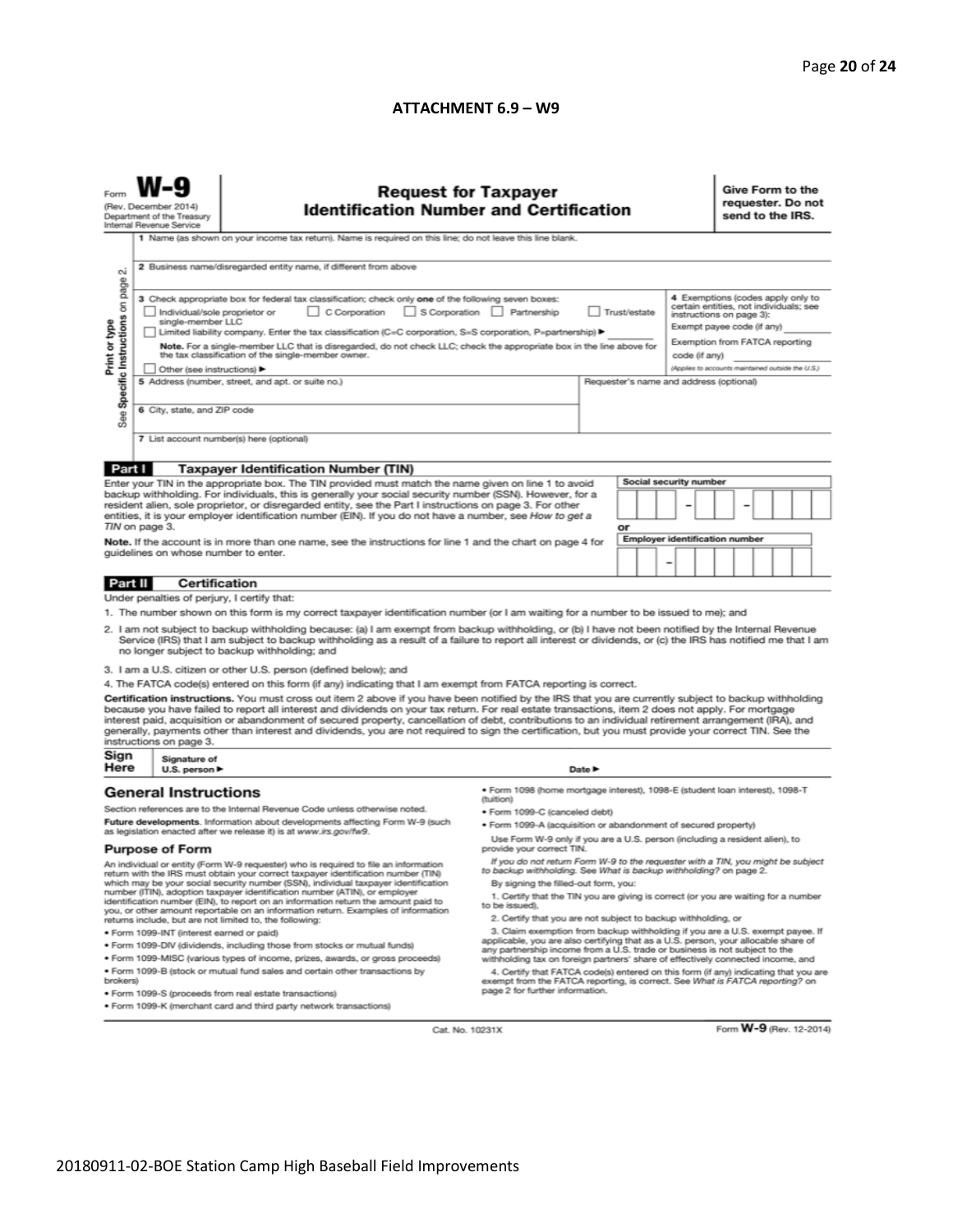# **ATTACHMENT 6.10 – Standard Terms & Conditions SUMNER COUNTY BOARD OF EDUCATION (SCS)**

#### **1. PREPARATION AND SUBMISSION OF BID.**

- **a.** Failure to examine any drawings**,** specifications, or instructions will be at the proposer's risk. Any deviation from the stated terms, conditions and specifications must be coordinated with and approved in writing by the SCS Purchasing Supervisor.
- **b.** RFP SUBMITTAL / SIGNATURE: Proposal shall give the full name and business address of the bidder. If the proposer is a corporation, the name shall be stated as it is in the corporate charter. Proposals must be signed in ink by the proposer's authorized agent. Unsigned proposals will be rejected. Proposals are to be sealed and the outside of the envelope is to reference the RFP number. The person signing the proposal must show their title, and if requested by the institution, must furnish satisfactory proof of his or her authority to bind his or her company in contract. Proposer understands that by submitting a proposal with an authorized signature, it shall constitute an offer to SCS. Proposals must be typewritten or in ink; otherwise they may not be considered. Purchase orders will be issued to the firm name appearing on the W9. Facsimile responses will not be considered.
- **c.** SCS is not responsible for any costs incurred by any vendor pursuant to the RFP. The vendor shall be responsible for all costs incurred in connection with the preparation and submission of its proposal.
- **d.** All proposers must be in compliance with T.C.A. § 62-6-119 at the time of proposal submission and provide evidence of compliance with the applicable provisions of the chapter before such proposal may be considered.
- **e.** Proposals are to be received in the location designated in the RFP no later than the specified date and time. Late submissions will NOT be opened or considered.
- **f.** No erasures permitted. Errors may be crossed out and corrections printed in ink or typewritten adjacent to error and must be initialed in ink by person signing the proposal.
- **g.** Specifications: Reference to available specifications shall be sufficient to make the terms of the specifications binding on the proposer. The use of the name of a manufacturer, or any special brand or make in describing an item does not restrict the proposer to that manufacturer or specific article, unless specifically stated. Comparable products of other manufacturers will be considered if proof of compatibility is contained in the proposal. Proposers are required to notify SCSs Purchasing Supervisor whenever specifications/procedures are not perceived to be fair and open. The articles on which the proposal is submitted must be equal or superior to that specified. Informative and Descriptive Literature: The proposer must show brand or trade names of the articles proposed, when applicable. It shall be the responsibility of the proposer, including proposer's whose product is referenced, to furnish with the proposer such specifications, catalog pages, brochures or other data as will provide an adequate basis for determining the quality and functional capabilities of the product offered. Failure to provide this data may be considered valid justification for rejection of proposer.
- **h.** Samples: Samples of items when called for, must be furnished free of expense, and if not destroyed will, upon proposer's request within ten (10) days of RFP opening, be returned at the proposer's expense. Each sample must be labeled with the proposer's name, manufacturer's brand name and number, RFP number and item reference.
- **i.** Time of Performance: The number of calendar days in which delivery is to be made after receipt of order shall be stated in the RFP and may be a factor in making an award, price notwithstanding. If no delivery time is stated in the bid, bidder agrees that delivery is to be made within two weeks (10 business days) of order.
- **j.** Transportation and delivery charges should be included in the price and be fully prepaid by the vendor to the destination specified in the RFP. Proposal prices shall include delivery of all items F.O.B. destination.
- **k.** New materials and supplies must be delivered unless otherwise specifically stated in the RFP.
- **l.** Alternate/multiple bids will not be considered unless specifically called for in the RFP.
- **m.** Only proposals submitted on RFP forms furnished by SCS will be considered.
- n. By signing this RFP where indicated, the proposer agrees to strictly abide by all local, state and federal statutes and regulations. The proposer further certifies that this proposer is made without collusion or fraud.
- **o.** Error in Proposal. In case of error in the extension of prices in the proposal, the unit price will govern. Late submissions will NOT be opened or considered. Proposers are cautioned to verify their proposals before submission, as amendments received after the ITB deadline will not be considered. No proposals shall be altered, amended or withdrawn after opening. After proposal opening, a proposer may withdraw a proposal only when there is obvious clerical error such as a misplaced decimal point, or when enforcement of the proposal would impose unconscionable hardship due to an error in the proposal resulting in a quotation substantially below the other proposals received. Proposal withdrawals will be considered only upon written request of the proposer.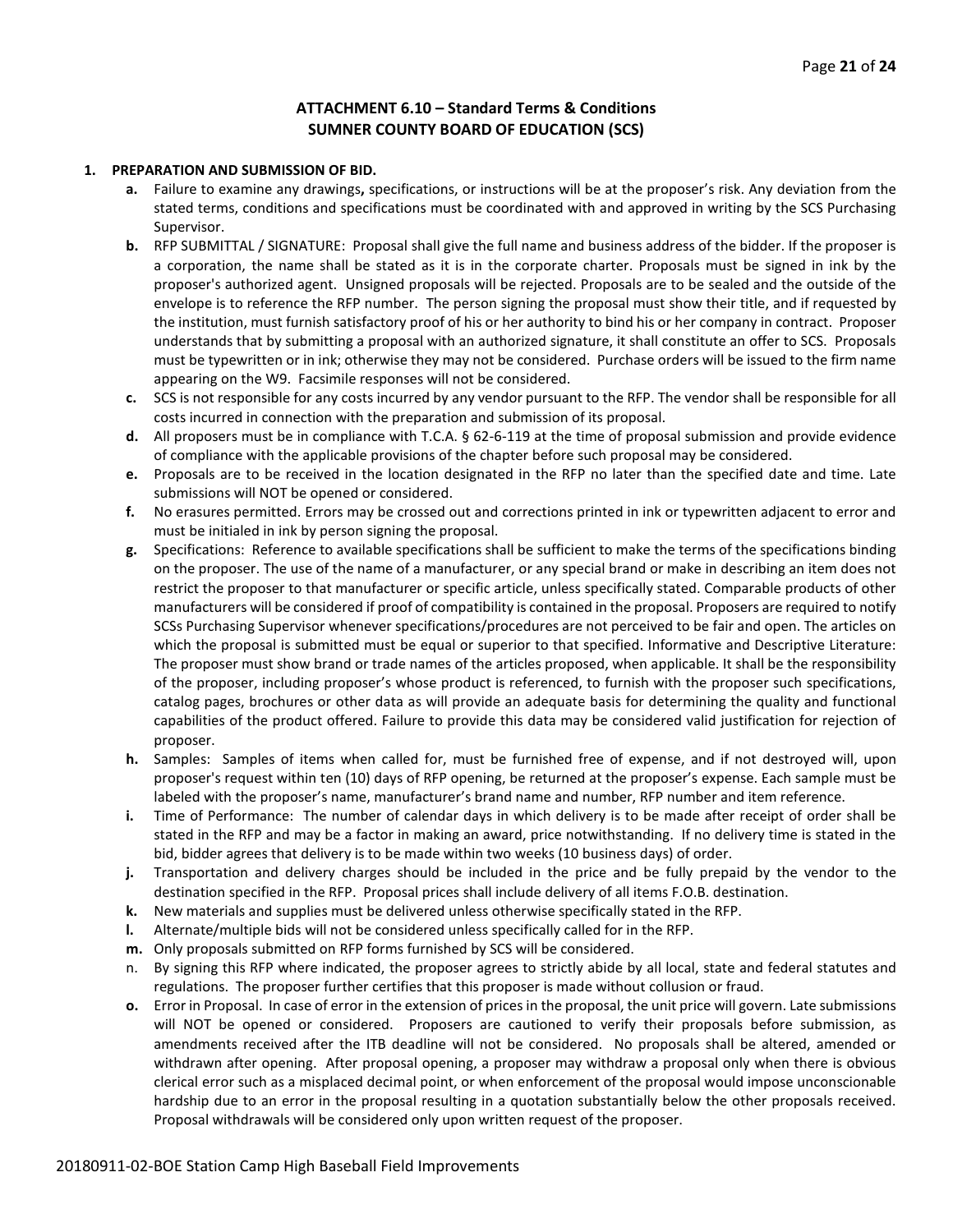- **2. OPEN RECORDS.** In order to comply with the provisions of the Tennessee Open Records Act, all proposals will be publicly opened and are subject to public inspection after the award upon written request. Proposers may be present at ITB opening. Summary information will be posted the SCS website, www.sumnerschools.org under the Invitation to Bid link.
- **3. ACCEPTANCE AND AWARD.** SCS reserves the right to reject any and all proposals and to waive any informality in proposals and, unless otherwise specified by the proposer to accept any item in the proposal. Action to reject all proposals shall be taken for unreasonably high prices, errors in the proposal documents, cessation of need, unavailability of funds, or any other reason approved by SCS.
	- a. Contracts and purchases will be made with the lowest, responsive, responsible, qualified proposer. The quality of the articles to be supplied, their conformity with the specifications, their suitability to the requirements of the Institution, cash discount offered, and the delivery terms will be taken into consideration.
	- b. Any deviation from these stated terms, specifications and conditions must be coordinated with and approved in writing by the Purchasing Supervisor.
	- c. Prices quoted on the response (if any) are to be considered firm and binding until the said equipment, supplies or services are in the possession of SCS.
	- d. SCS reserves the right to order more or less than the quantity listed in the proposal.
	- e. If a proposer fails to state a time within which a proposal must be accepted, it is understood and agreed that SCS shall have ninety (90) days to accept.
	- f. No purchase or contract is authorized or valid until the issuance of a SCS purchase order in accordance with SCS policy. No SCS employee is authorized to purchase equipment, supplies or services prior to the issuance of such a purchase order.
	- g. The contract may not be assigned without written SCS consent.
	- h. If the appropriate space is marked on the ITB, other Institutions (such as State, Local and/or Public Agencies) may purchase off the contract during the same period as SCS.
	- i. The awarded proposer will be required to post a performance and payment bond in the amount of 25% of the contract price if it exceeds \$100,000 as stated by T.C.A. §12-4-201.
	- j. If the project cost is in excess of \$25,000 a performance bond must be secured by the requesting part in an amount equal to the market improvement value.
- **4. PAYMENT**. Payment terms must be specified in the proposal, including any discounts for early payment. Partial payments will not be approved unless justification for such payment can be shown. Terms will be NET 30 days. Payment will not be made until the conditions and specifications of the RFP are inspected and approved as conforming by persons appointed by SCS.
- **5. DEFAULT OF SELECTED VENDOR.** In case of vendor default, SCS may procure the articles or services from other sources and hold the defaulting vendor responsible for any resulting cost. If the awarded vendor violates any terms of their response, the contract, SCS policy or any law, they may be disqualified from proposing for a period of two years for minor violations or longer for major violations. Proposals from disqualified proposers will not be accepted during the period of disqualification.
- **6. INSPECTION OF PURCHASES.** Articles received which are not equivalent will not be accepted and will be picked up by the vendor or returned to vendor, shipping charges collect. SCS shall have a reasonable period in which to inspect and accept or reject materials without liability. If necessity requires SCS to use nonconforming materials, an appropriate reduction in payment may be made.
- **7. TAXES.** SCS is tax exempt; do not include taxes in quotation. Vendors making improvements or additions to or performing repair work on real property for SCS are liable for any applicable sales or use tax on tangible personal property used in connection with the contract or furnished to vendors by the state for use under the contract.
- **8. NONDISCRIMINATION.** SCS is an equal opportunity employer. SCS and bidder agree to comply with Titles VI and VII of the Civil Rights Act of 1964, Title IX of the Education Amendments of 1972, Section 504 of the Rehabilitation Act of 1973, Executive Order 11,246, the Americans with Disabilities Act of 1990 and the related regulations to each. Each party assures that it will not discriminate against any individual including, but not limited to employees or applicants for employment and/or students, because of race, religion, creed, color, sex, age, disability, veteran status or national origin. In the event that any claims should arise with regards to violations of any such local, state or federal law, statues, rule or regulations, the vendor will indemnify and hold SCS harmless for any damages, including court costs or attorney fees, which might be incurred.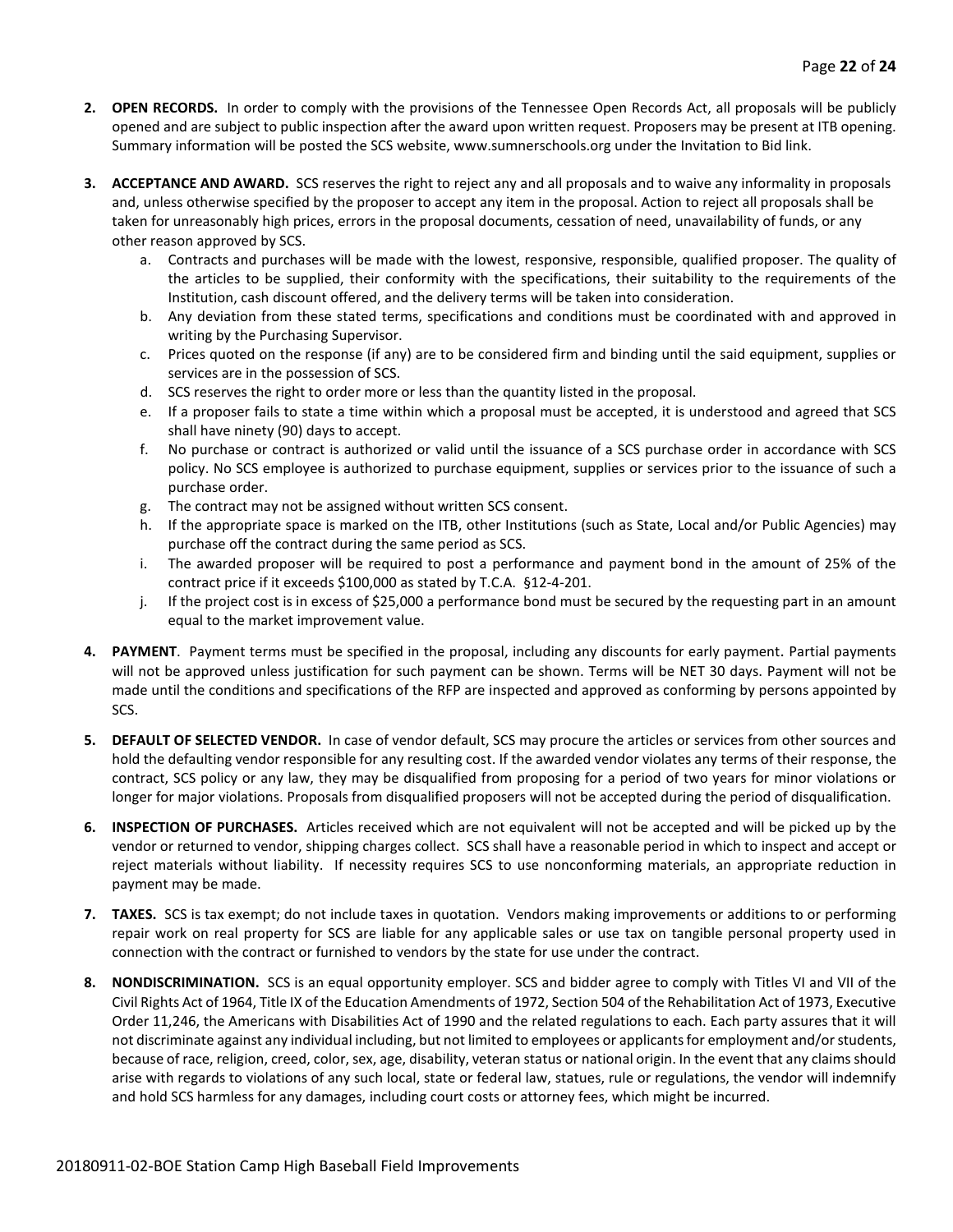- **9. PROHIBITIONS/NO VENDOR CONTRACT FORM.** Acceptance of gifts from vendors is prohibited. T.C.A. §12-4-106. The contract documents for purchase under this RFP shall consist of the successful proposer's bid and SCSs purchase order. **The proposer may request exceptions to terms and conditions and/or request SCS to accept other terms and conditions by means of subsequent documents such as invoices, warranty agreements, license agreements, etc. All subsequent document shall be open to revision for impermissible language. SCS reserves the right to render the proposal unresponsive and subject the proposal to rejection if successful terms cannot be negotiated.**
- **10. PROHIBITION ON HIRING ILLEGAL IMMIGRANTS.** Tennessee Public Chapter No. 878 of 2006, T.C.A. §12-3-309, requires that Contractor attest in writing that Contractor will not knowingly utilize the services of illegal immigrants in the performance of this Contract and will not knowingly utilize the services of any subcontractor, if permitted under this Contract, who will utilize the services of illegal immigrants in the performance of this Contract. The attestation shall be made on the form, Attestation re Personnel Used in Contract Performance ("the Attestation"), which is attached and hereby incorporated by this reference.
- **11. SALES AND USE TAX.** Before the Purchase Order/Contract resulting from this RFP/RFQ is signed, the apparent successful proposer must be registered with the Department of Revenue for the collection of Tennessee sales and use tax as required by T.C.A. §12-3-306.
- **12. ASSIGNMENT.** Neither the vendor nor SCS may assign this agreement without prior written consent of the other party.
- **13. LIABILITIES.** The vendor shall indemnify SCS against liability for any suits, actions or claims of any character arising from or relating to the performance under this agreement by the vendor or its subcontractors. SCS has no obligation for the payment of any judgement or the settlement of any claim made against the vendor or its subcontractors as a result of obligations under this contract.
- **14. APPLICABLE LAW.** Any contract shall be interpreted under the laws and statutes of the State of Tennessee. SCS does not enter into contracts which provide for mediation or arbitration. Any action arising from any contract made from this RFP shall be brought in the state courts in Sumner County, TN or in the United States Federal District Court for the Middle District of Tennessee.

Additionally, it is a violation of state statutes to purchase materials, supplies, services or any other item from a vendor that is a commissioner, official, employee or board member that has any financial or beneficial interest in such transaction, T.C.A. §12-4-101.

- **15. FUNDS**. The Proposer understands and accepts the non-appropriation of funds provision of SCS.
- **16. DATA PRIVACY AND SECURITY**. Personal Information (PI) includes but is not limited to that information protected by HIPAA, the HITECH Act, FERPA, or Gramm-Leach-Bliley) or such information which would allow a third party to gain access to the personal, medical or financial records of any of any party. Vendor represents and warrants that its collection, access, use, storage, disposal and disclosure of PI complies with all applicable federal and state privacy and data protection laws. Vendor represents and warrants that Vendor will maintain compliance with the SSAE 16 standard, and shall undertake any audits and risk assessments Vendor deems necessary to maintain compliance with SSAE16. If PI provided by SCS to Vendor is subject to FERPA. Vendor agrees that in its handling of FERPA data it will perform as a school official as that term is defined by FERPA regulations. Vendor acknowledges that its improper disclosure or re-disclosure of PI covered by FERPA may, under certain circumstances, result in Vendor's exclusion from eligibility to contract with SCS for at least five (5) years. Vendor shall provide SCS with the name and contact information for an employee of Vendor who shall serve as SCS's primary security contact and shall be available to assist Customer twenty-four (24) hours per day, seven (7) days per week as a contact in resolving obligations associated with any security incident in which it is reasonably suspected that there has been a breach of information security. Vendor shall immediately mitigate or resolve any Security Incident, at Vendor's expense and in accordance with applicable privacy rights, laws, regulations and standards. Vendor shall reimburse SCS for actual costs incurred by SCS in responding to, and mitigating damages caused by, any Security Incident, including all costs of notice and/or remediation incurred under applicable law as a result of the Security Incident.
- **17. IRAN DIVESTMENT ACT.** By submission of this proposal, each proposer and each person signing on behalf of any proposer certified, and in the case of a joint proposal, each party thereto certifies as to its own organization, under penalty of perjury, that to the best of its knowledge and belief that each proposer is not on the list created pursuant to T.C.A. §12-12- 106.